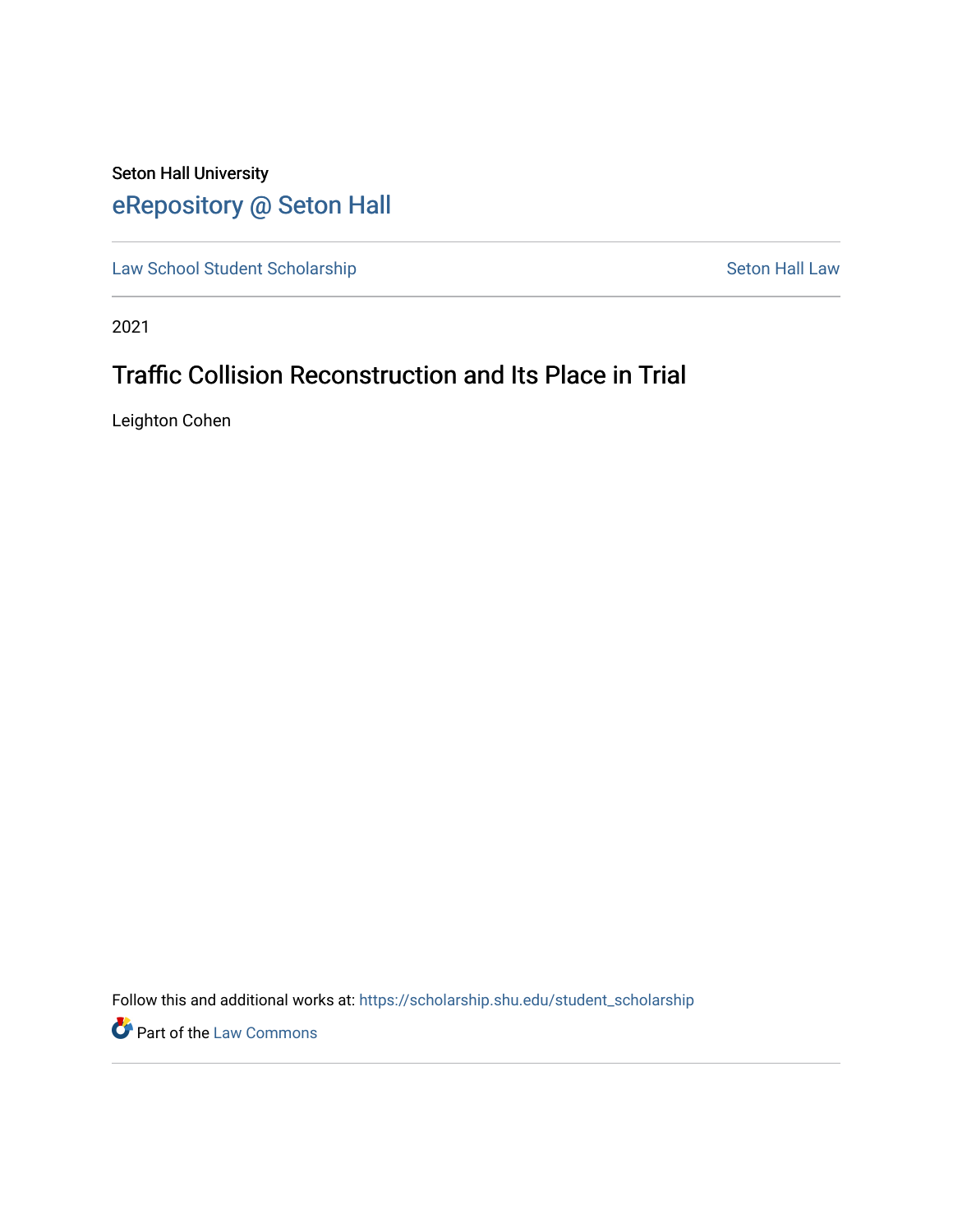Motor crashes happen every day in the United States. According to the National Highway Traffic Safety Administration, there were over 7 million crashes in 2016 alone.  $\frac{1}{1}$  Of these crashes, .05% caused fatalities, almost 30% caused injuries, and the remaining 70% caused property damage only. <sup>2</sup> The estimated cost of motor crashes in 2010 was \$242 billion. <sup>3</sup> This figure includes but is not limited to lost productivity, legal expenses, medical costs, insurance administration costs, property damage, and congestion costs. <sup>4</sup> The report also mentions that if they were to try to factor in the "quality-of-life" valuations from the loss of life, the cost would rise to over \$834 billion for the same year. <sup>5</sup>

After the crash occurs, it can be difficult to piece together what happened exactly. Police and private agencies use specialized training and equipment to determine the chain of events that led to the crash and the effect of any contributing factors such as the drivers, vehicles, and environment. Experts, usually with backgrounds in engineering and physics, testify for both parties, and are a common sight in suits involving crashes. The case-law on accident reconstruction testimony in civil cases is "luminous", <sup>6</sup> and it is "well settled" that these experts are allowed in criminal cases as well. <sup>7</sup>

History: The National Highway Traffic Safety Administration created the first national guidelines for the standardization training in the field of traffic collision reconstruction in 1985. <sup>8</sup>

<sup>&</sup>lt;sup>1</sup> National Highway Traffic Safety Administration, 2016 Data Summary

 $2$  Id.

 $3$  Id.

 $4$  Id.

 $^5$  Id.

<sup>6</sup> Badger, *Reconstruction Of Traffic Accidents*, 9 am. Jur. 3d Proof of Facts 115, 130 (1990).

<sup>7</sup> *Wiison v. State*, 574 So. 2d 1324, 1335 (Miss. 1990) ("the testimony of accident reconstruction specialists is allowed in criminal cases in this State").

<sup>&</sup>lt;sup>8</sup> The History of ACTAR Archived 2011-02-22 at the Wayback Machine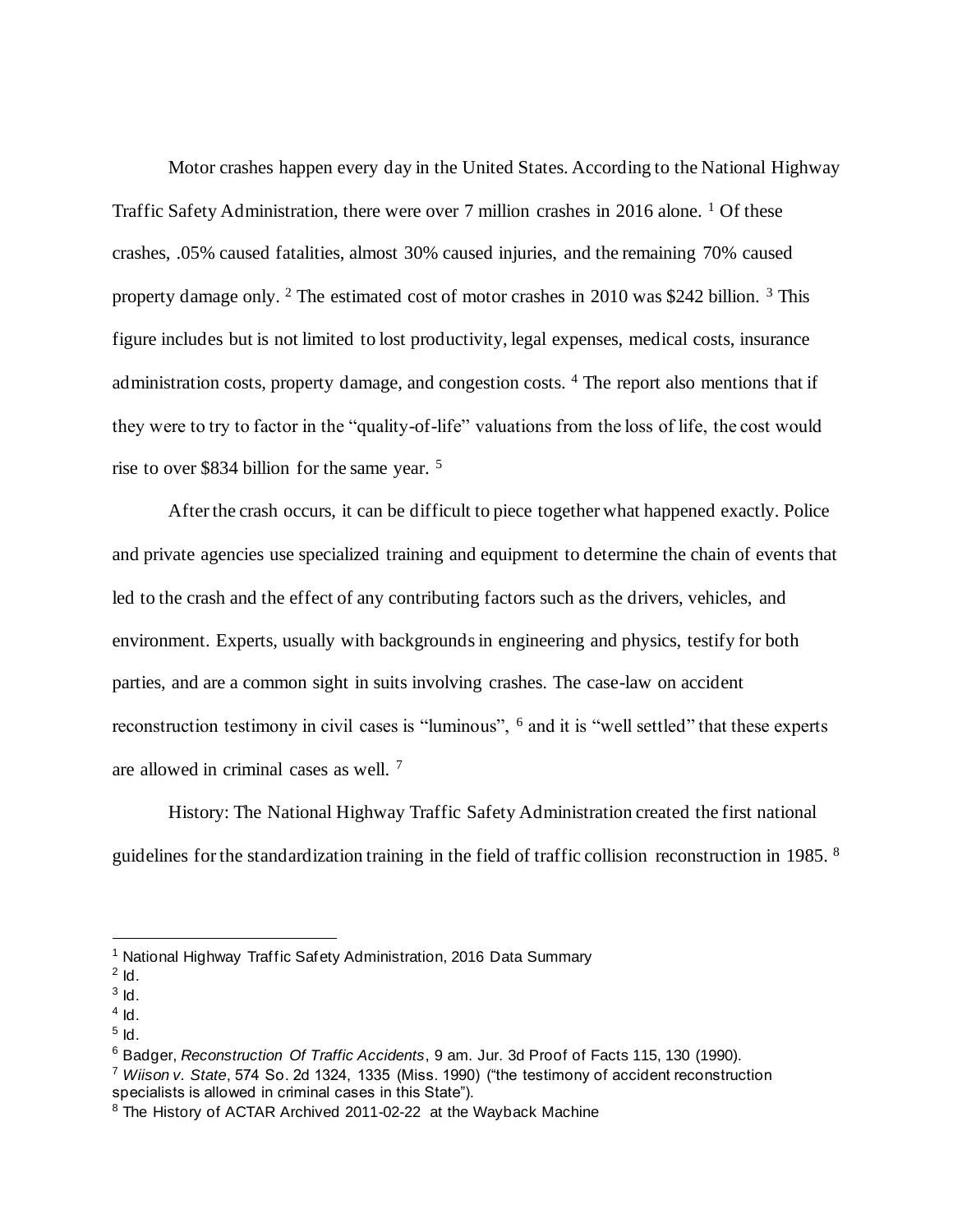This led to the creation of "Accreditation Commission for Traffic Accident Reconstruction" (ACTAR), an industry accreditation group. <sup>9</sup> Specifically, motorcycle collision research was pioneered by Hugh H. Hurt Jr in the 1970's when he performed 900 on-scene motorcycle crash investigations and compiled data from 3,600 police reports. <sup>10</sup> "His meticulous collision reconstructions of motorcycle collisions helped to explain that proper helmets reduce head injuries, most motorcyclists needed more driver training to control skids, and a large percentage of motorcycle collisions involved left-turning automobiles turning in front of the oncoming motorcycle." <sup>11</sup> Even so, the courts were sceptical of allowing experts to opine in this field.  $12$ They viewed the field of accident reconstruction as "more art than science."  $13$  Today the courts have shifted their views, and allow most expert testimony on the subject, so long as it follows Article VII of the Federal Rules of Evidence.

### **Qualifying a Witness as an Expert**

Under the Federal Rules of Evidence, a witness must qualify as an expert though the Daubert Standard, from the case *Daubert v. Merrell Dow Pharmaceuticals, Inc*. <sup>14</sup> The qualification process was codified after the case in FRE Rule 702. Under the rule, a witness may qualify "as an expert by knowledge, skill, experience, training, or education". <sup>15</sup> Today most accident reconstructionists have backgrounds in physics, have spent years with police forces or other similar agencies, have viewed dozens if not hundreds of crashes and get accredited from

 $^9$  Id.

<sup>10</sup> Hugh Hurt Jr., Engineer Who Studied Motorcycle Accidents, Dies at 81, Martin, Douglas, *The New York Times*, 2009-12-03.

 $11$  Id.

<sup>12</sup> *McFall v. Shelley*, 374 P.2d 141 (N.M. 1962).

<sup>13</sup> *Tokio Marine & Fire Ins. Co. v. Grove Mtg. Co.*, 958 F.2d 1169, 1174-75 (1st Cir. 1992).

<sup>14</sup> *Daubert v. Merrell Dow Pharm., Inc*., 509 U.S. 579 (1993)

<sup>15</sup> USCS Fed Rules Evid R 702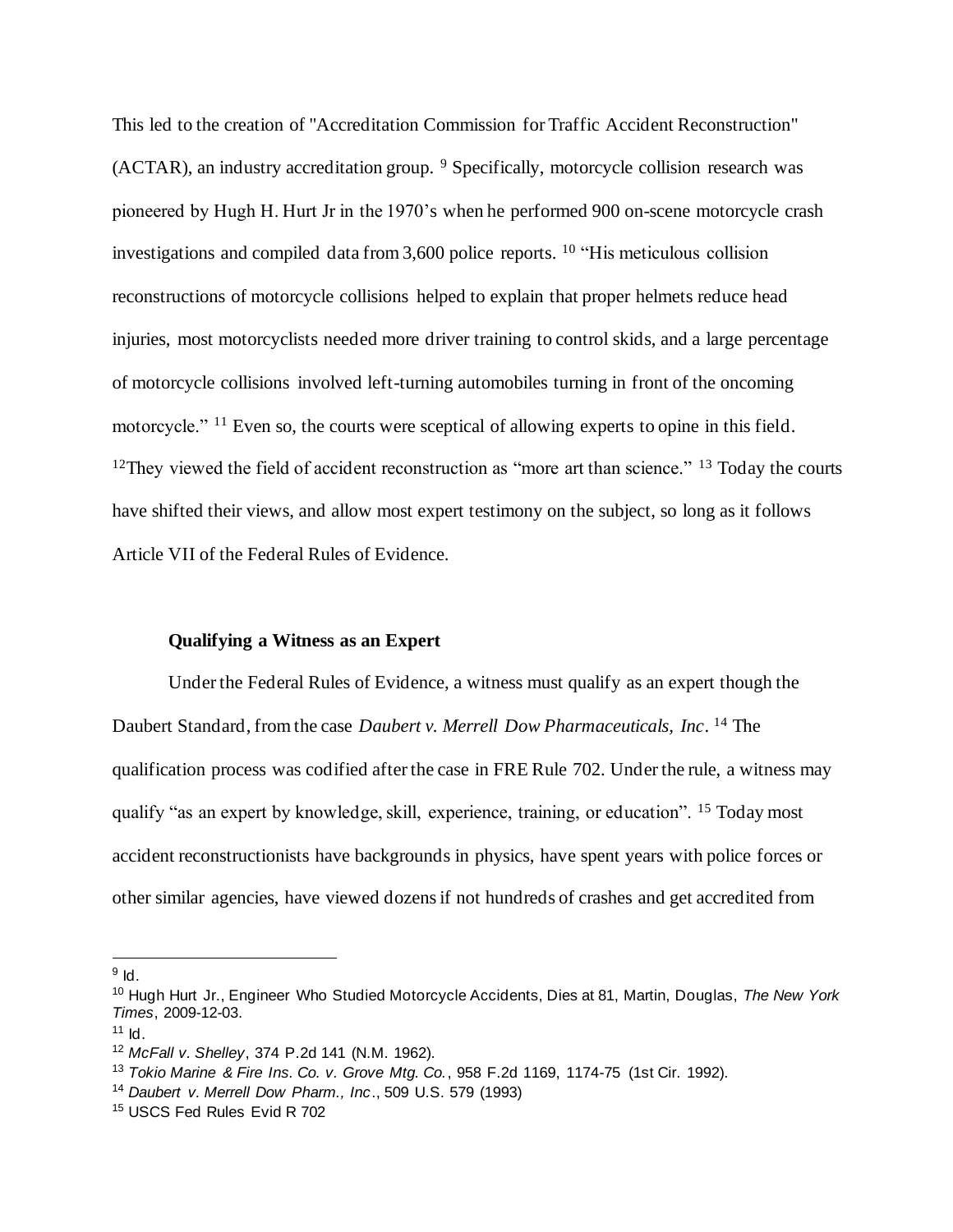certified institutions. However, in the event of an auto crash, other experts may be needed. Mechanics, engineers, human factor experts, or biomechanics experts could all be relevant depending on the nature of the particular crash in question. <sup>16</sup> If the vehicle is a large truck or other such vehicle, other specialists might be required. <sup>17</sup>

The normal testimony will start with the witness stating the credentials that should qualify them as an expert. If the witness has formal training "in such highly pertinent subjects as physics, mechanics, and the laws of motion" they qualify as an expert in those fields. <sup>18</sup> However, if the accident in question has particular circumstances such as involving a particular type of vehicle, or a question about a particular mechanical part, then the expert must be qualified for that particular factor. <sup>19</sup> Courts have qualified experts for part of their testimony, but have chosen to find them not qualified to opine on others, an example being an expert opinion on how a change in the facts could change or affect the injury of the occupant of the car. <sup>20</sup> The Judge is "judge" of whether or not to accept the experts qualifications and the methods that they employed to reach their conclusions, and it does happen where both parties have called in experts to testify about the same event and come up with different conclusions.

### **Validity of Scientific Methods**

The expert will usually be called in to opine about a cause of an accident, environmental effects, or other factors. To back up their general theory, they will have some sort of general

<sup>16</sup> *Monell v. Scooter Store, Ltd*., 895 F. Supp. 2d 389, 407-10 (N.D.N.Y. 2012)

<sup>&</sup>lt;sup>17</sup> Harvey-Lee, The Nuts and Bolts of Bus Crash Cases, 55 Trial, Feb. 2019, at 36, 41.

<sup>18</sup> *Dilts v. United Grp. Servs., LLC*, 500 F. App'x 440 (6th Cir. 2012), *cert denied*

<sup>&</sup>lt;sup>19</sup> Moenssens, Henderson & Porterwood, Scientific Evidence in Civil and Criminal Cases § 13.10 at 836 (5th ed. 2007).

<sup>20</sup> *Behn v. State*, 621 So. 2d 534 (Fla. Dist Ct. App. 1993)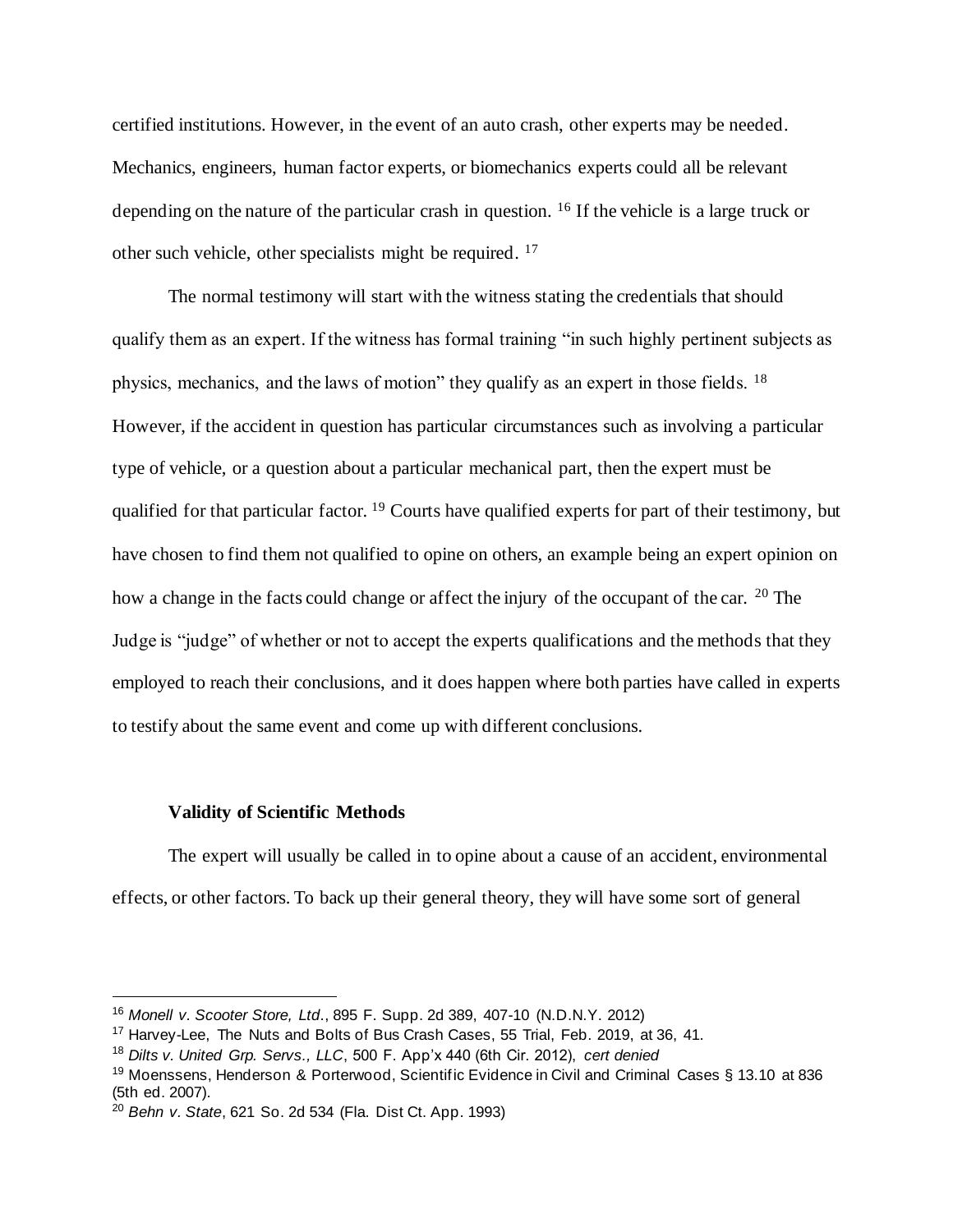scientific theory such as the general laws of motion as found in  $\S 27.02$ . <sup>21</sup> Specific equations on accident reconstruction exist and are usually allowed by the judge. <sup>22</sup> In practice the basic propositions offered by the expert and not opposed, and are so "well-settled" that the judge can take judicial notice and accept them. <sup>23</sup> With the Daubert standard, the major premise of the expert will probably be accepted. However, this is not the case, as we will see, for the specific tests and theories offered by the expert, which are often countered by opposing councils own experts. Under 702 however, if the expert is not basing their theory on a chosen scientific test, it could still pass muster under the vague non-scientific standard of "technical knowledge". <sup>24</sup> Since the non-scientific testimony is not based on scientific methodology, it does not have to meet the standards of the *Daubert* test. Rule 702 makes no relevant distinction between "scientific" knowledge and "technical" or "other specialized" knowledge.<sup>25</sup> The Supreme Court ruled in *Kumho Tire Co.,<sup>26</sup>* that the judge must check the reliability of non-scientific testimony, but it doesn't have to meet all the *Daubert* standards for the above reason. We will examine *Kumho* and how it influences accident reconstruction testimony in a later section.

What separates scientific methodology from technical knowledge? The expert will either state that their opinion is based on scientific, quantifiable data and methods, or that it's based on their years of experience in a certain field. And since there are less official tests for technical knowledge, it seems that it would be easier for the expert to be qualified if they did not base their testimony on methods but rather on their experience. The lower courts have realized this and

<sup>21</sup> *Wilson v. Woods*, 163 F.3d 935 (5th Cir. 1999)

<sup>22</sup> Badger, *Reconstruction of Traffic Accidents,* 9 Am. Jur. 3d Proof of Facts 115, 140-145 (1990)

<sup>23</sup> *Springer v. United States*, 641 F. Supp. 913 (D.S.C 1986)

<sup>24</sup> *Lauria v. AMTRAK,* 145 F.3d 593 (3d Cir. 1998)

<sup>25</sup> *Kumho Tire Co. v. Carmichael*, 526 U.S. 137, 141 (1999)

<sup>26</sup> *Id.*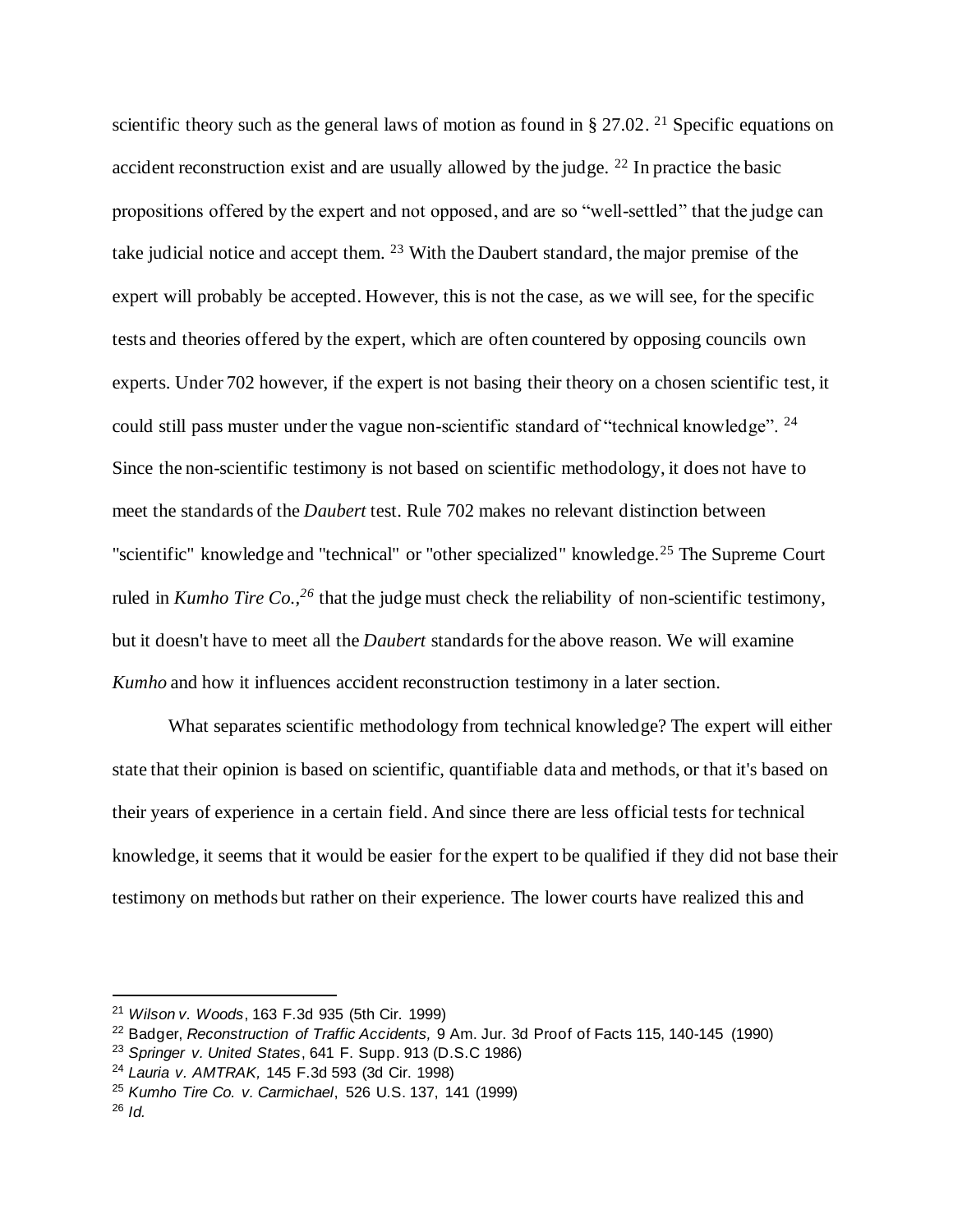seem to largely apply a "rigorous new standard" and that a significant number of state cases involving expert testimony based on technical expertise are being excluded. <sup>27</sup>

#### **Technology Used By Accident Reconstructionists**

Accident Reconstruction Experts who rely on quantifiable scientific data use a variety of tools and methods to come to their conclusion. One of the most widely utilized technologies is an onboard data recovery device known commonly as a Black Box, which comes standard in most modern cars. In technical terms they are known as Crash Data Recorders or Event Data Recorders (CDR or EDR). These Black Boxes can then be accessed after a crash using computer programs such as the Bosch CDR Tool, a "commercially available tool, allowing to image crash data directly from all supported vehicles giving a detailed report of critical data parameters leading up to and during a crash. Some of the parameters include pre-crash data, vehicle speed, brake status, throttle position, ignition cycles, delta-V, seat belt status, and others." <sup>28</sup> Some manufacturers like Hyundai and Kia have their own proprietary software for the retrieval of data from their vehicles. <sup>29</sup> The federal government sets regulations for these data recorders with 49 CFR Part 563 of the Electronic Code of Federal Regulations (e-CFR).<sup>30</sup> The stated purpose of this regulation is to ensure that the recorders are used and record "in a readily usable manner, data valuable for effective crash investigations and for analysis of safety equipment performance." <sup>31</sup> Other sensors exist, one of the most famous being the airbag Sensing Diagnostic Module (SDM) by General Motors, which can measure airbag deployment down to

<sup>27</sup> *Howerton v. Arai Helmet, Ltd.* 581 S.E.2d 816 (N.C. App. 2003)

<sup>28</sup>Bosch CDR News and Diagnostics

<sup>29</sup> https://skefc.com/cdr-500-flex-ray/

<sup>30</sup> 49 CFR 563 (2006)

 $31$  Id.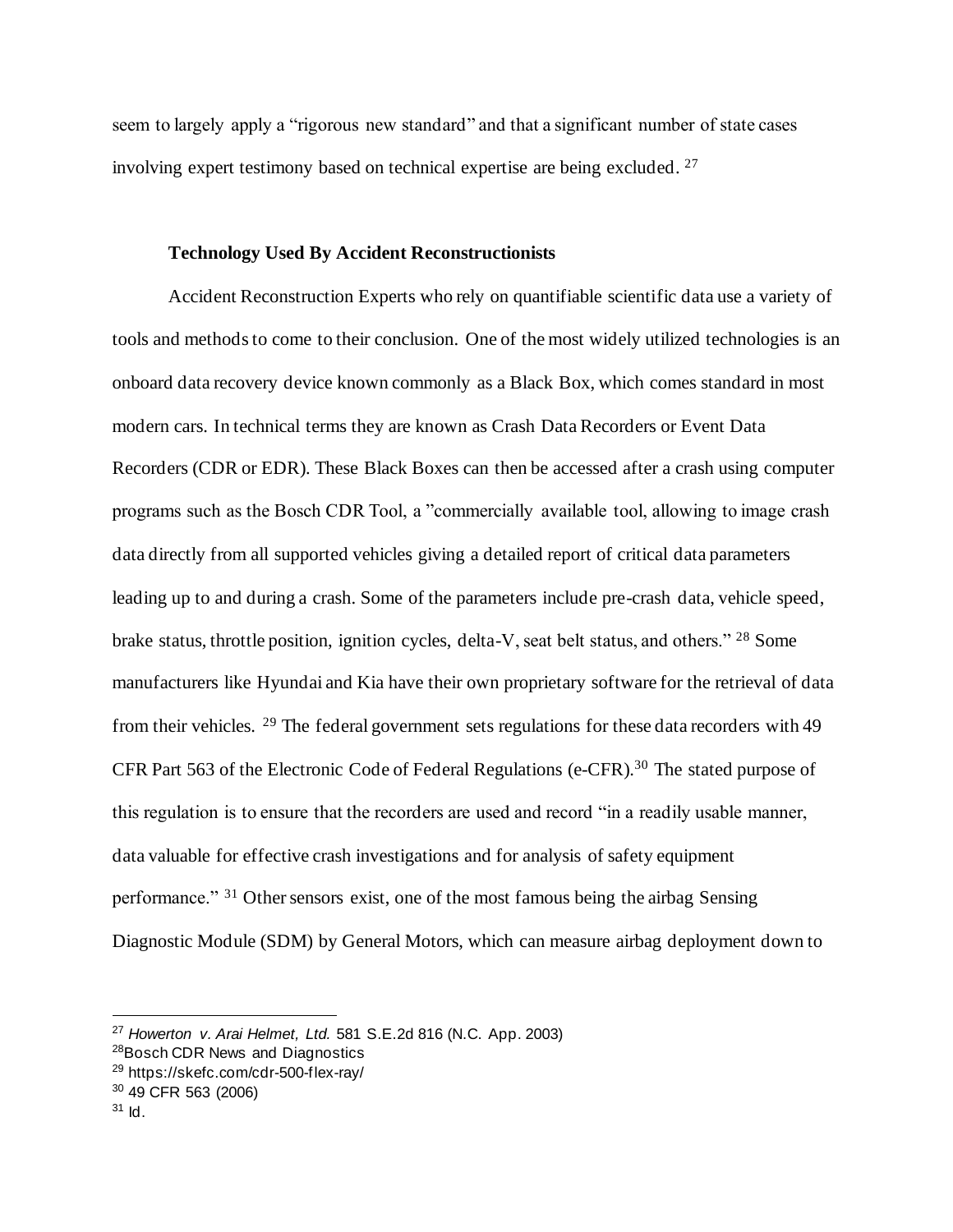the millisecond. <sup>32</sup> Since the data recovered from the Black Box does not require guess work or opinion, it is hard to counter in court, and is considered reliable evidence. However, it may still require an expert to interpret the data pulled from the recorder. <sup>33</sup>

Photographs of the crash scene are invaluable to experts, and may serve as the basis for their theory if they are not able to visit the crash site themselves. <sup>34</sup> "Roadway evidence disappears, tested or wrecked vehicles are repaired, disassembled, or scrapped, and components can be tested to failure. Photographs are often the only evidence that remains of a wreck, or the only records of subjects before or during tests." <sup>35</sup> Experts who get to the scene will take photos and use them to recreate the accident later with computers. "Photogrammetry is the science of reconstructing two or three-dimensional information using one or more two-dimensional images. One of the greatest utilities of photogrammetry is the potential to reconstruct physical evidence that no longer exists." <sup>36</sup> Tire marks fade, debris is removed, and weather may take away evidence. With the data they collect at the scene, computer programs are used to try and recreate the accident. Using 3-D modeling software, they can do what's known as "camera matching" where they "apply the principles of spatial geometry and uses one or more two-dimensional images to reconstruct the location and orientation of a vehicle, individual, or other object of interest in a three-dimensional environment." <sup>37</sup>

<sup>32</sup> Moenssens, Henderson & Portwood, Scientific Evidence in Civil and Criminal Cases § 13.08, at 822-23 (5th ed. 2007)

<sup>33</sup> *North v. Ford Motor Co.,* 505 F. Supp. 2d 1113 (D. Utah 2007), See *State v. Ziegler,* 855 N.W. 2d 551 (Minn. Ct. App. 2014) (the experts reliance on data from a black box did not violate the confrontation clause, as it is not considered a human declarant)

<sup>34</sup> *Quilez-Velar v. Ox Bodies, Inc.. 823 F.3d 712, 716-17 (1st Cir. 2016)*

<sup>35</sup> Photography for Accident Reconstruction, Product Liability, and Testing, SAE International, 3/24/2020, https://www.sae.org/learn/content/c1729/

<sup>&</sup>lt;sup>36</sup> Collision Research and Analysis Inc., Detailed Imagery Evaluation,

https://www.collisionresearch.com/services/forensic-analysis-photography

<sup>37</sup> *Id.*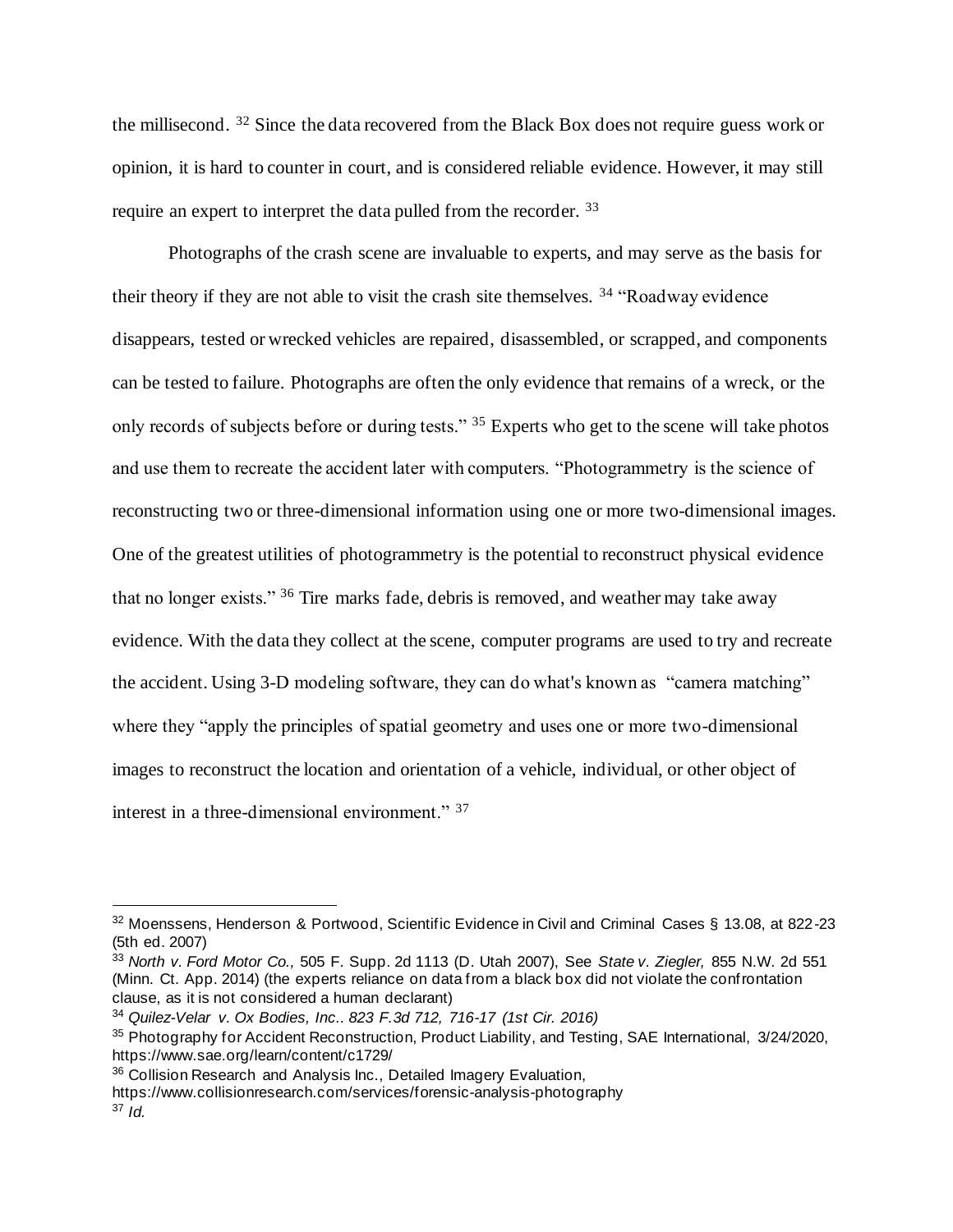Other computer programs exist that base their model off of physical data, rather than photos. Structural Analysis software is used by engineers for a variety of situations. Structural analysis is used with applied mechanics, materials science and applied mathematics to equate a structure's deformations, internal forces, stresses, accelerations, and stability. <sup>38</sup> Therefore a model of a car crash using these programs can potentially show how the crash affected the vehicle or vehicles involved. Experts also use the Finite Element Method (FEM) to generate mathematical models which can be used with a variety of fields, including structural analysis. <sup>39</sup>

These models, once generated, can be shown in court. It depends however, on how the expert/attorney wishes to use them. If the team plans on using the model as merely a visual representation of the expert's testimony, then they do not have to lay much foundation, under § 25.06. If they plan on using it as substantive evidence, then they must lay a foundation of proof of the validity of the technology, and the math and data behind the model. <sup>40</sup>

If the opposing party is using a model, and it shows a different result to the same accident, this can create a problem. Should both models be admitted and left up to the jury to decide which they accept as what really happened? If the models were created using different programs, but are based on the same underlying crash data, then how is it acceptable for them to be admitted, as it shows that the programs might not be entirely accurate? The courts do not appear to have a reliable answer to these questions. <sup>41</sup>

#### **Training and Accreditation Process**

<sup>&</sup>lt;sup>38</sup> Structural Analysis for Every Application and Experience Level, Ansys, https://www.ansys.com/products/structures

<sup>&</sup>lt;sup>39</sup> Reddy, J. N. (2006). An Introduction to the Finite Element Method (Third ed.). McGraw-Hill.  $40 \& 27.10(c)$ 

<sup>41</sup> *Thorndike v. DaimierChrysler Corp.,* 266 F. Supp. 2d 172, 178-79 (D. Me.)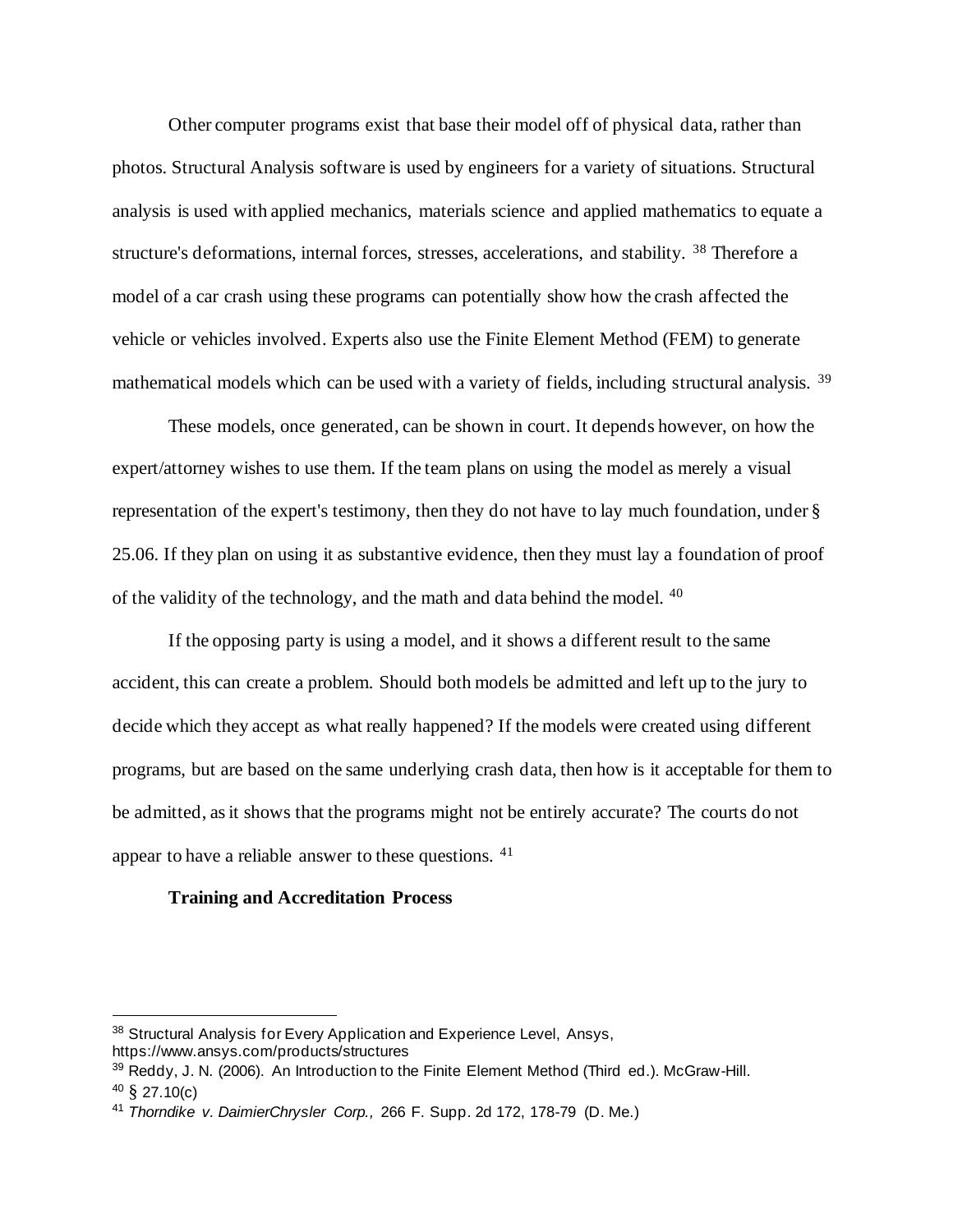Accident Reconstructionists can go to a variety of training centers depending on if they work for private agencies or the police. These training centers do not seem to have any governing body setting standards for instruction or methods. Usually these training centers offer classes on different subjects, ranging from crash investigation and vehicle dynamics, to crash reconstruction and data recovery. Centers like the Northwestern University Center for Public Safety offer specialized courses like Heavy Vehicle Crash Reconstruction, Motorcycle Reconstruction, and Advanced Crash Reconstruction Utilizing Human Factors Research. <sup>42</sup> With the field's modern shift with evolving technology, classes are offered on how to use and interpret data from event data recorders and how to use drones to perform aerial photography. <sup>43</sup> Northwestern's classes use two textbooks, Traffic Collision Investigation and its companion, Traffic Crash Reconstruction, which use real-world crash cases and mathematical formulas to help interpret how a crash occurred.  $44$ 

Students learn through these classes "to measure and photograph accident scenes and to create sketches and after-crash diagrams... addresses how collected data are used to reconstruct traffic accidents, as well as the use of electronic devices for collecting and recording at-scene data." <sup>45</sup> "NUCPS courses are directed and taught by Center for Public Safety staff members. Many instructors are current or former law enforcement officers. Guest lecturers supplement the instruction staff and include public safety industry experts from law enforcement agencies, educational institutions, and national organizations." <sup>46</sup> This all sounds great, but the question

 $45$  *Id.* 

<sup>42</sup> Northwestern University Center for Public Safety, Traffic Crash Investigation Courses, https://sps.northwestern.edu/center-for-public-safety/programs/crashinvestigation.asp#Traffic%20Crash%20Investigation%20Courses

<sup>43</sup> *Id.*

<sup>44</sup> *Id.* 

<sup>46</sup> *Id.*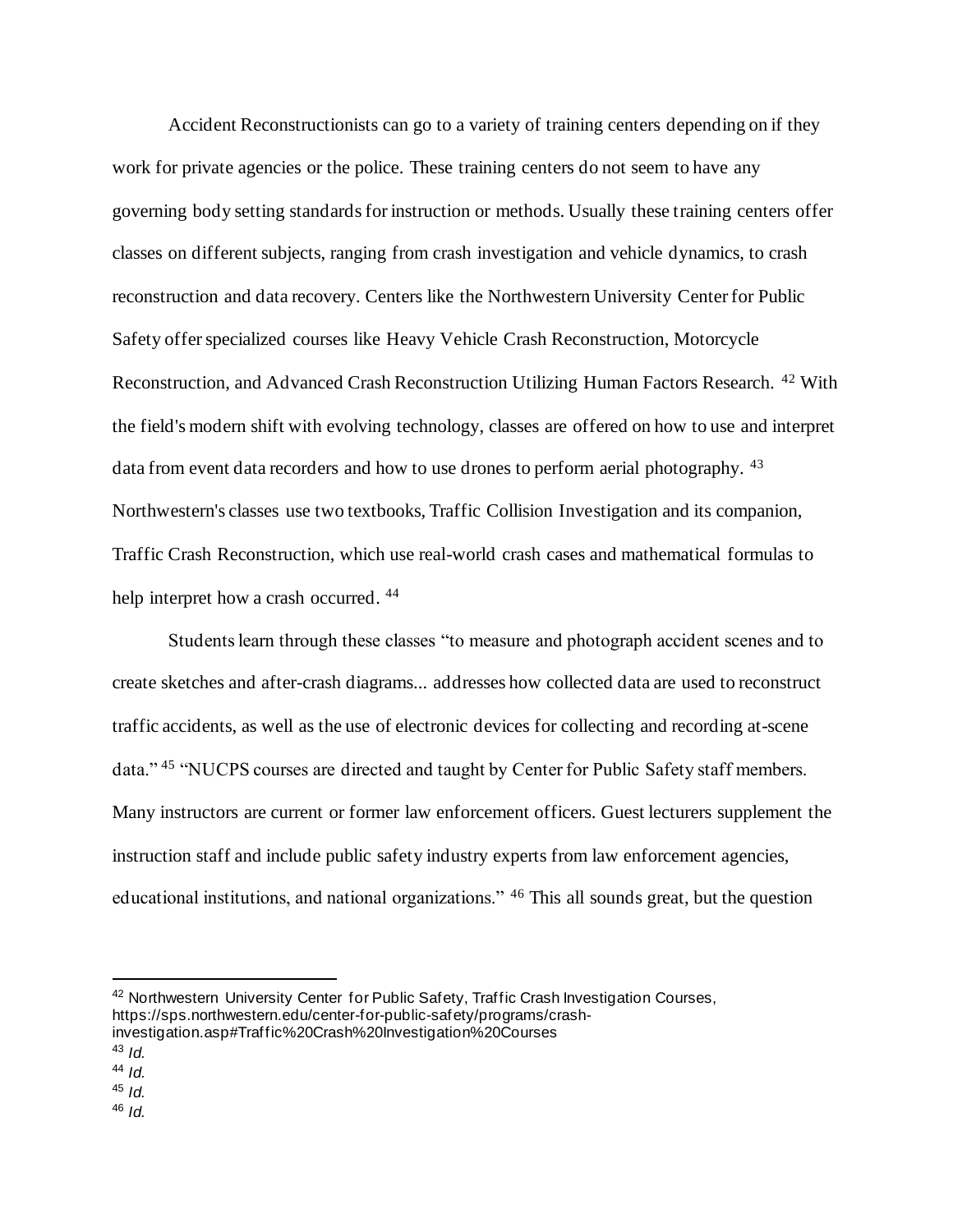becomes , if someone studies with Northwestern, and passes every class, are they better or worse at accident reconstruction than say, someone who did the same at The Institute of Police Technology and Management (IPTM)? They also offer similar classes, with even more specialized courses for police officers, such as Advanced Marijuana Impaired Driving Detection for Law Enforcement. <sup>47</sup> We will see that Reconstructionists can disagree, and use different methods and tests to come to differing conclusions about the same accident. Is part of the reason for this the lack of a governing body with these teaching institutions?

The Accreditation Commission for Traffic Accident Reconstructionists (ACTAR) is an independent credentialing examination for Accident Reconstructionists. Completing this exam and receiving the credential is not required to be qualified as an Accident Reconstructionist by a court. <sup>48</sup> According to their website, "ACTAR is recognized in the United States and Canada as an independent accrediting organization for those who work in the field of Accident Investigation and Reconstruction. The weight of this credential can make it easier for an investigator to establish his suitability to present expert witness testimony in the legal system of both countries." <sup>49</sup> So they are advertising it as something that will help set a foundation for being qualified as an expert by a court. No governmental body oversees this program, and there are no outside checks on the accreditation process. It appears that the ACTAR is the major testing body for this field in the US, and since they don't have any oversight or competitors, they can say whatever they want about how valuable their certificate is.

<sup>47</sup> Institute of Police Technology and Management, Course Catalog,

https://iptm.unf.edu/catalog.aspx#ImNhdGFsb2ciIDogIkNhdGFsb2ciLCAiZ3JvdXAiIDogIkFsbCIsICJjYXRl Z29yeSIgOiAiTkVXIENvdXJzZXMi

<sup>48</sup> *Commonwealth v. Cruz*, 29 Mass. L. Rep. 291 (2011)

<sup>49</sup> ACTAR, https://actar.org/accreditation/about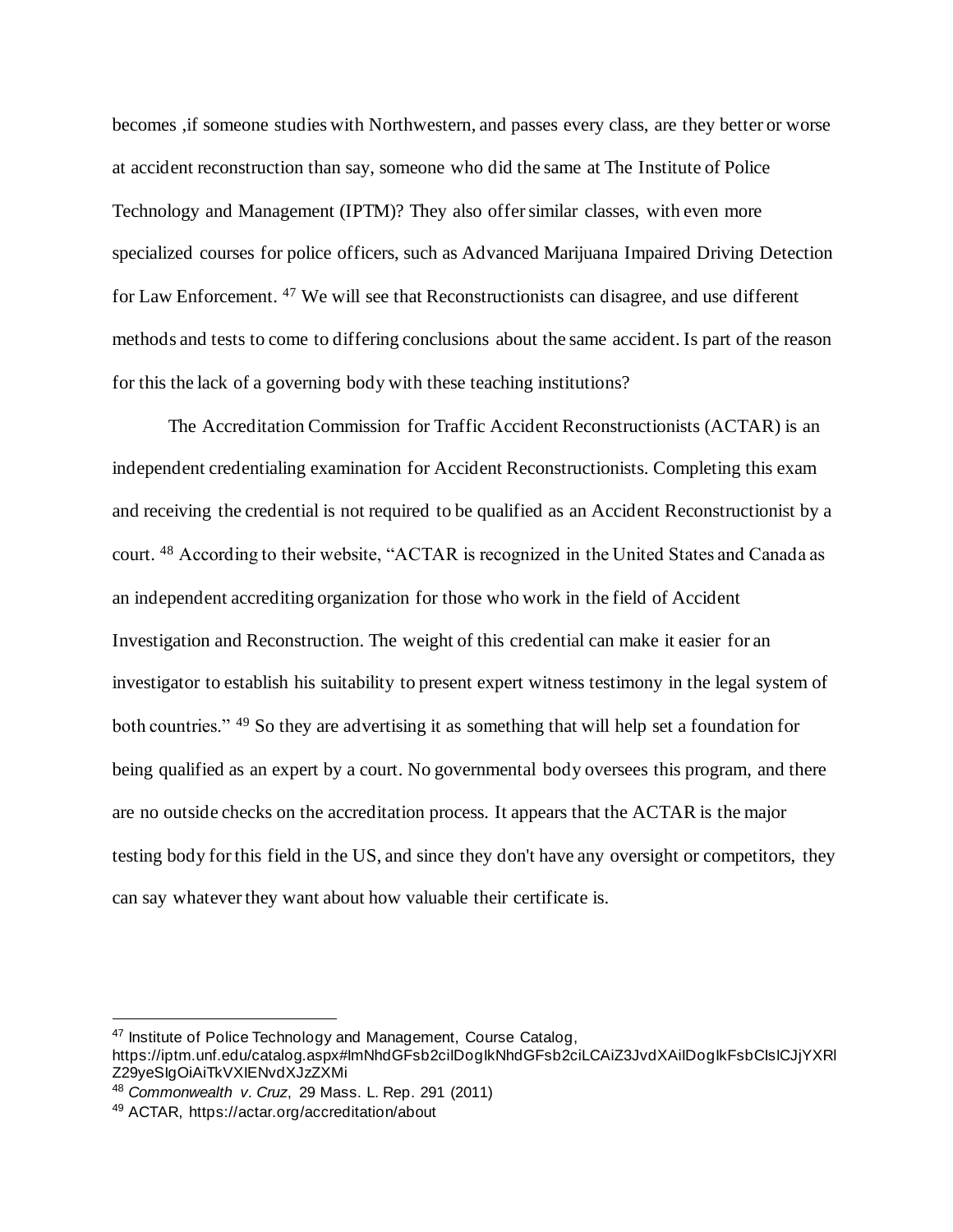Since there is no government oversight, we see multiple standards and methodologies being used for the same issue. This leads to confusion and opens up the possibility that a mistake will be made. Odds are the Judge is not an expert in physics and applied kinetics. They take what the experts tell them and apply legal standards such as *Doubert*, but if both parties have experts using different methods, both legally valid, then the jury has to choose who they like best, leading to possible mistakes.

#### **Issues with Qualifying Experts**

We have touched on how Accident Reconstructionists can qualify to become expert witnesses in a trial. The issue doesn't arise out of the experts main premise (usually what caused the accident). The issue usually comes about when the expert begins to opine about minute details and minor issues, such as what part in particular failed, was a part improperly designed, or how was the occupant positioned at the time of the crash. <sup>50</sup>

After *Daubert* created the general rule for qualifying experts, the Supreme Court clarified the issue of 'scientific' vs 'technical' knowledge with *Kumho Tire Co. <sup>51</sup>* In this case a car crash results from a blown tire, and the plaintiff's argument rested on the depositions of a tire failure analyst, Dennis Carlson, Jr., who intended to testify that, in his expert opinion, a defect in the tire's manufacture or design caused the blow out and subsequent crash. The Distinct Court ruled that he was not able to opine on this factor, despite the fact that he had an extensive background in tire production, it did not cover tire blowouts, or the ability to pinpoint the cause of the blowout. The Supreme Court found that the *Daubert* standard covered all expert testimony, not

<sup>50</sup> *Withrow v. Spears*, 967 F. Supp. 2d 982 (D. Del. 2013) (Expert could not qualify to say if the driver of a car had an arm out the window at the time of the crash.)

<sup>51</sup> *Kumho Tire Co. v. Carmichael*, 526 U.S. 137 (1999)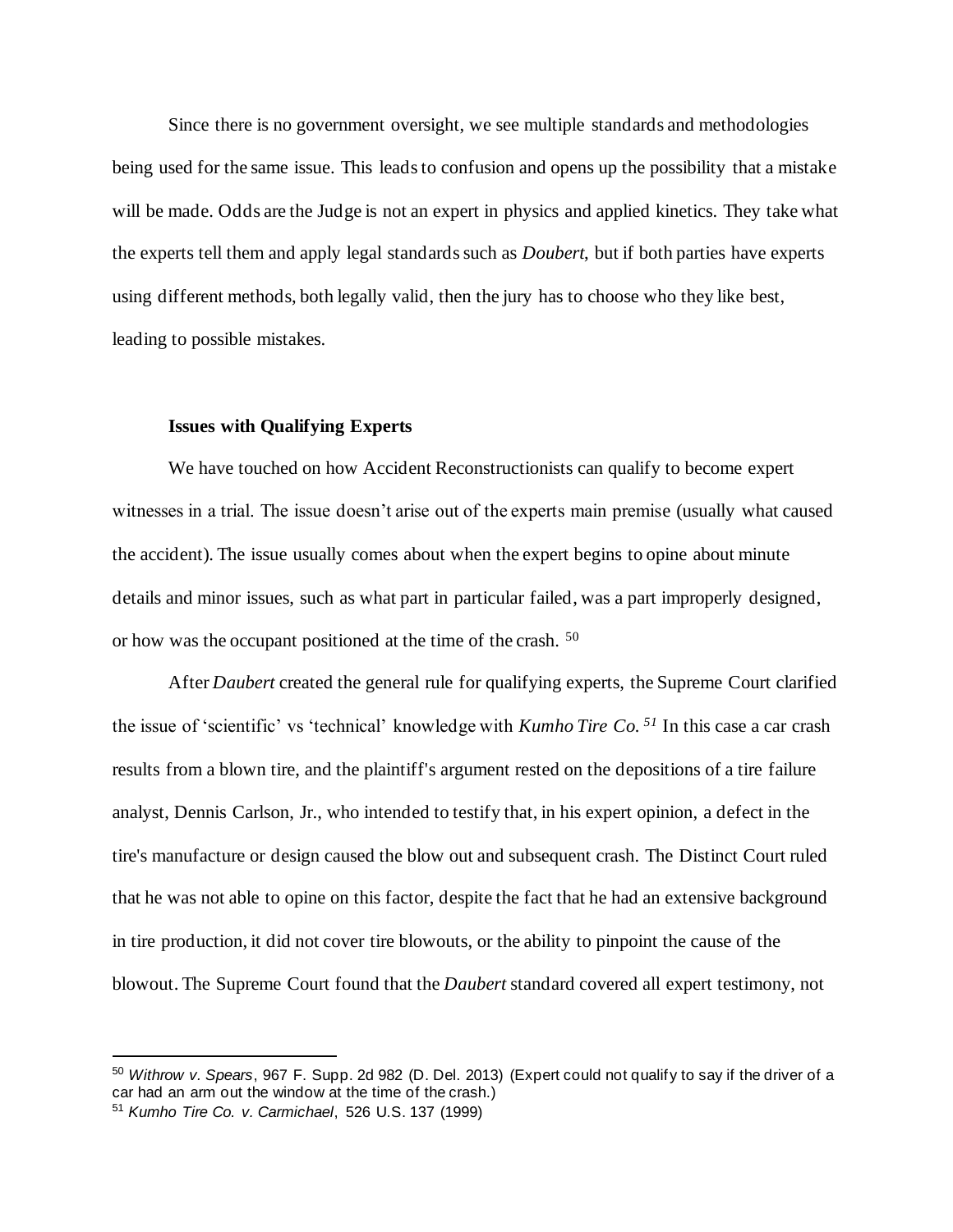just scientific testimony. As a result, the Distinct Court can make the call if a witness has enough expertise and training to opine on a particular factor of an accident. In *Kumho*, the expert was qualified in tire construction, but that did not extend to tire blowouts. <sup>52</sup>

In *Withrow v. Spears* a tractor trailer hit a car, and a portion of the Plaintiff's left hand was injured, severing two fingers and a thumb. <sup>53</sup> Both parties brought in accident reconstructionists to try and disprove each other's theories. Plaintiff's expert first argued that the dependants expert lacked "the requisite qualifications to opine as to Withrow's hand position or body position at the time of the accident, or as to the cause of Withrow's hand injuries, due to his lack of expertise in the field of biomechanics." <sup>54</sup> The Defendant's expert had a background in municipal traffic and accident reconstruction, snd Plaintiff argued that did not qualify him in the field of injuries and biomechanics. <sup>55</sup>

In post-Daubert opinions, courts have been fairly consistent in discussing the type of testimony that a biomechanical engineer or an accident reconstructionist is qualified to put forward pursuant to Rule 702. <sup>56</sup> In automotive accidents, the types of biomechanical engineers that are called in to testify usually work exclusively in the fields of applying "principles of mechanics to the facts of a specific accident." <sup>57</sup> How the body reacts to outside forces is a specialized field, and courts realize this. Just because you know how physics applies to a car hitting a wall, doesn't mean you are automatically qualified to know how those same forces act on the human body inside that car. <sup>58</sup> In litigation and as experts, biomechanical engineers are

<sup>57</sup> *Id.* at 993

<sup>52</sup> *Id.*

<sup>53</sup> *Withrow v. Spears*, 967 F. Supp. 2d 982, 988 (D. Del. 2013)

<sup>54</sup> *Id.* at 993

<sup>55</sup> *Id.* at 993

<sup>56</sup> *Id.* at 993

<sup>58</sup> See *Bowers v. Norfolk S. Corp*. 537 F. Supp. 2d 1343, 1377 (M.D. Ga. 2007)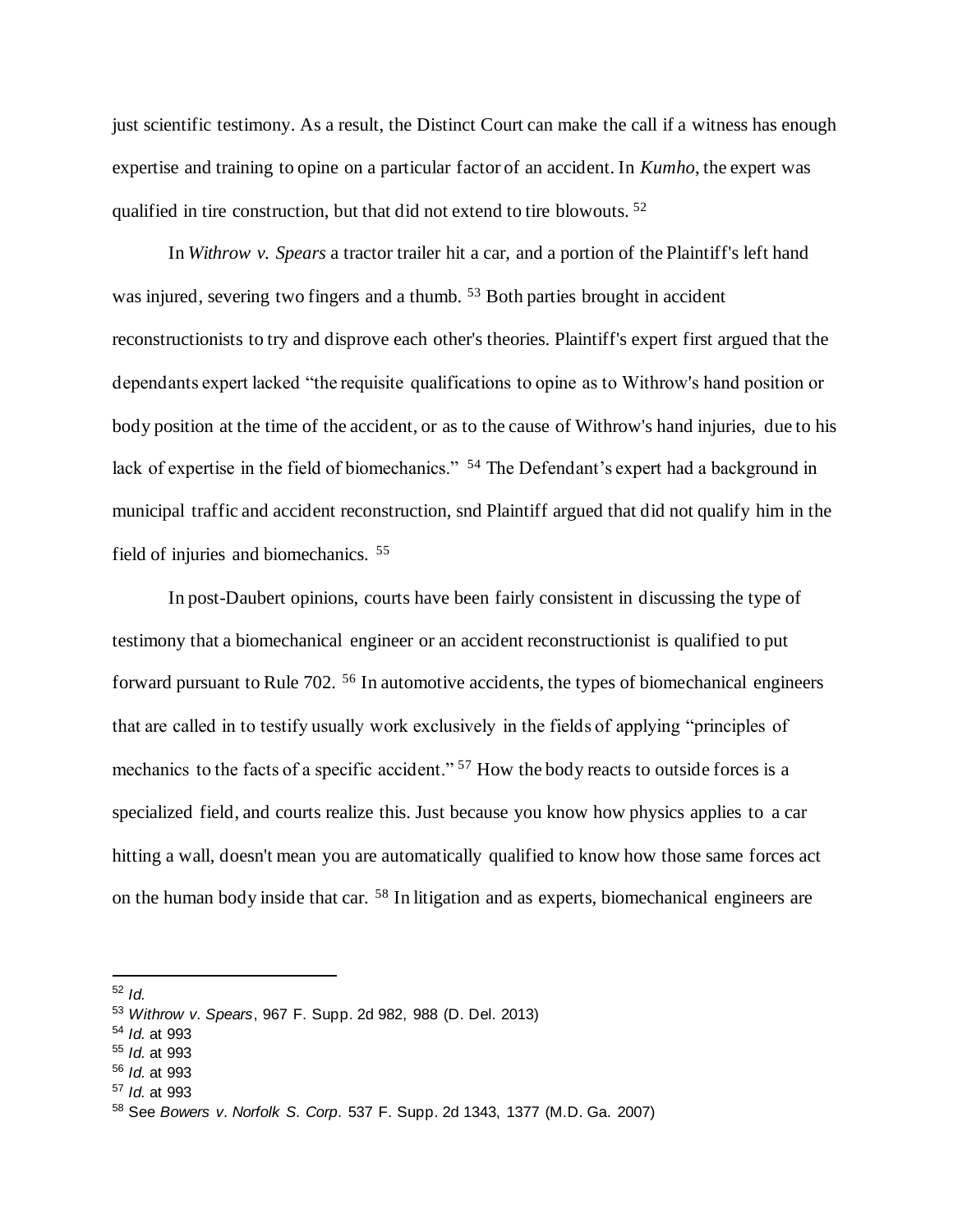usually able to "render an opinion as to the forces generated in a particular accident and the general types of injuries those forces may generate." <sup>59</sup>

So here, the Plaintiff alleges that being an expert in automatic reconstruction alone is not enough for the opinion they are trying to proffer (how the Plaintiff sustained his injuries). An expert may be allowed to give testimony as to how an accident happens, but not the effects of injuries. <sup>60</sup> "In their briefing, in support of the assertion that Mr. Desch is sufficiently qualified to offer an opinion on these matters, Defendants point only to Mr. Desch's own deposition statement in which he asserted that he is so qualified."<sup>61</sup> Even the expert himself testified that he had no medical training and was not qualified to give an opinion on the injuries, but he did so anyway. <sup>62</sup> As a result the court found that the expert was not qualified to testify on the injury or its cause. <sup>63</sup>

Mr. Desch, by his own admission, was not qualified to opine about the Plaintiffs injuries, yet he did so anyway. We cannot ask him why he did so, so we must speculate. And if this expert was willing to testify about an area that he knew that he was not qualified in, how many others are there? It is left to the judge to ensure that each expert is qualified in every area that they testify too. Hence the *Daubert* and *Kumho* standards, giving great difference to the District Court's decision on whether the expert is indeed qualified on a particular subject.

The Defendant's expert also created a mock-up of a car door, to help demonstrate the accident and subsequent injury. <sup>64</sup> The Third Circuit used an 8 factor test from *Meadows v. Anchor Longwall & Rebuild, Inc*. for the admissibility of tests and methods. (1) whether a

<sup>59</sup> *Id.* 

- <sup>61</sup> *Withrow v. Spears*, 967 F. Supp. 2d 982, 994 (D. Del. 2013)
- $62$  *Id.*
- <sup>63</sup> *Id.*

<sup>60</sup> *Burgett v. Troy-Bilt LLC,* No. 12-25-ART, 2013 U.S. Dist. LEXIS 96893 (E.D. Ky. July 11, 2013)

<sup>64</sup> *Id. at 995*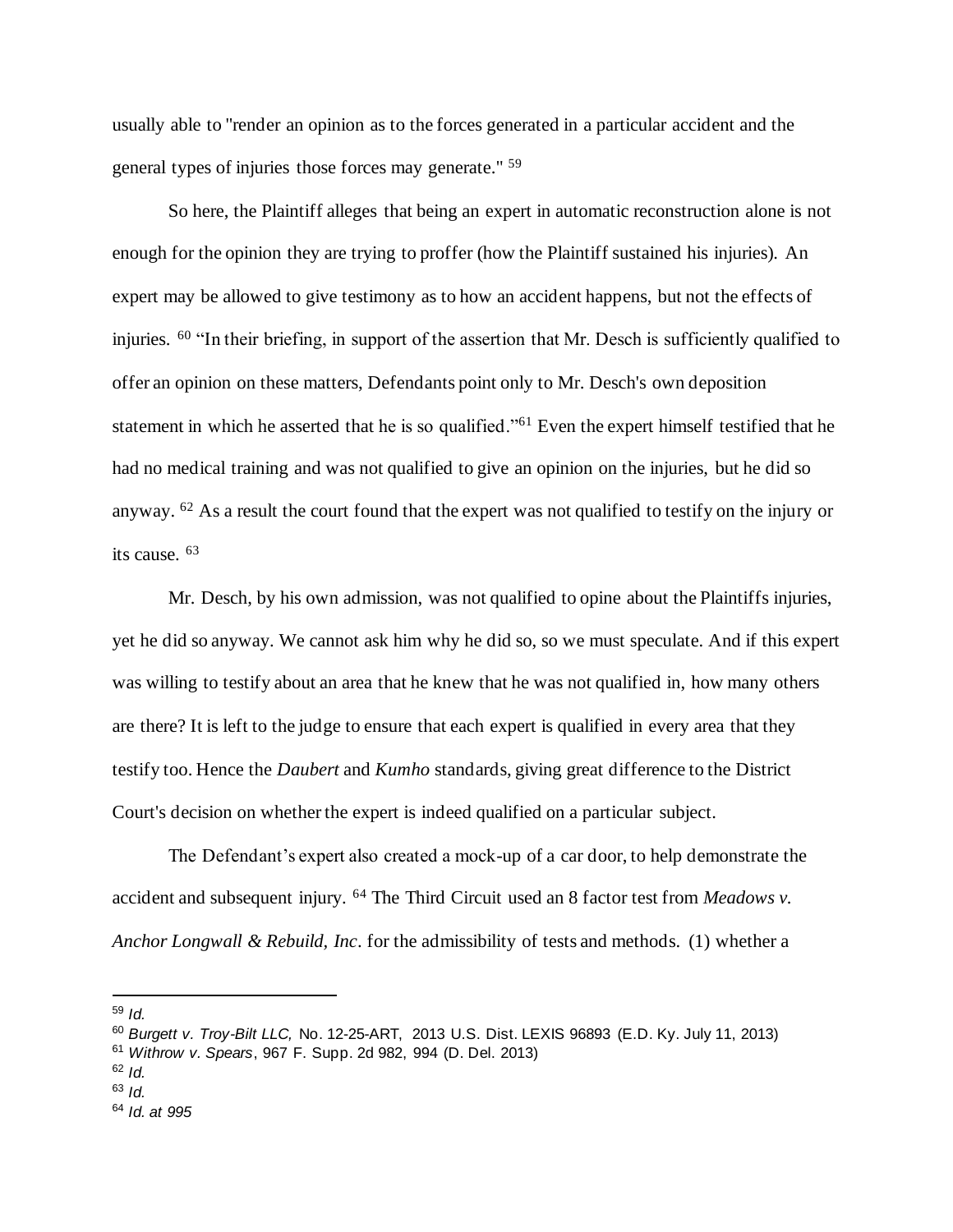method consists of a testable hypothesis; (2) whether the method has been subject to peer review; (3) the known or potential rate of error; (4) the existence and maintenance of standards controlling the technique's operation; (5) whether the method is generally accepted; (6) the relationship of the technique to methods which have been established to be reliable; (7) the qualifications of the expert witness testifying based on the methodology; and (8) the non-judicial uses to which the method has been put. <sup>65</sup> Plaintiff contested the mock-up, stating that it did not have a testable hypothesis, had no peer review, and was not generally accepted, thus that it failed the test from *Meadows.* <sup>66</sup> Defendant did not contest those points, and argued that it was merely a visual representation, and thus not held to Daubert standards. <sup>67</sup> The judge found that, according to the Defendant's briefs, the mock-up was created to show how a "bow wave" theory could affect the Plaintiff's vehicle. <sup>68</sup> Bow wave was being disputed by the Plaintiffs as to how it applied to this case, so the Judge held that the mock-up was being used to convince the court to accept a theory, rather than just a visual demonstration. <sup>69</sup> As such, it would be held to Daubert standards, which it failed. <sup>70</sup>

With *Spears* we see two things. One, that experts must qualify for the indicitval parts of their testimony. If they testify only about the impact of two cars, then that's all they have to qualify for. If they also decide to speak about the effect the crash would have on a body part, that is a separate qualification that must be tested, and it is up to the Judge to decide if they meet that standard. Two, it also shows us that the Judge can also decide to allow certain tests by the experts. If the test doesn't meet certain criteria, it will not be allowed in.

- <sup>68</sup> *Id.*
- <sup>69</sup> *Id*.
- <sup>70</sup> *Id.*

<sup>65</sup> *Meadows v. Anchor Longwall & Rebuild, Inc*., 306 F. App'x 781, 788 (3d Cir. 2009)

<sup>66</sup> *Id.*

<sup>67</sup> *Spears at 995*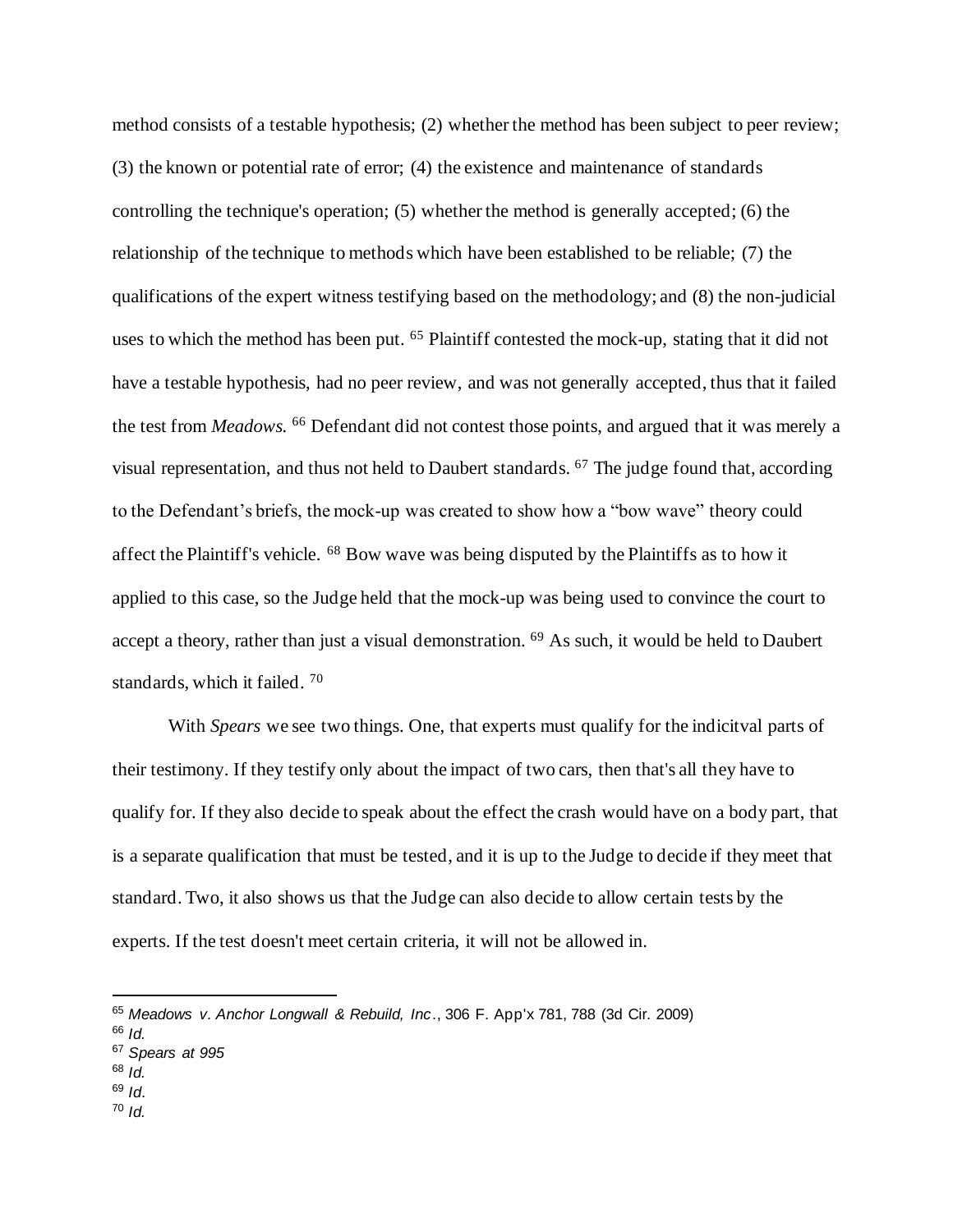Crash reconstructionists can be employed by the state, and can be police officers. Many police officers train a group of officers in reconstruction techniques, and combined with years of experience, they can qualify as experts. Problems can still arise however if the methods that the officers use are either employed incorrectly, or if the modotds used by the department are disputed by other industry experts.

A good example of this is *Commonwealth v. Cruz* <sup>71</sup> where a car hit a guardrail at speed, causing a fatality. Normally a mathematical formula called the "critical speed formula" would be used to determine how fast the car was going before it hit the object. The court found that the principles the formula was based on did not require extended discussion. <sup>72</sup> However, the formula requires tire tracks from two different tires, and in this case only one track was seen and recorded. The officer who responded to the scene and took measurements was a member of the State Police Collision Analysis Reconstruction Section for three years at that time. <sup>73</sup> He had received about 240 hours of crash reconstruction training and had "shadowed" other troopers at 30 to 40 accident scenes. <sup>74</sup> He had not been created by the Accreditation Commission for Traffic Accident Reconstruction (ACTAR) or any other organization at that time. <sup>75</sup> The officer decided to use the critical speed formula anyway. The formula is measured by using a "drag sled" to measure the speed of the vehicle, as he was not able to use an accelerometer on the vehicle in its condition. <sup>76</sup> It's used by attaching a scale to a weight and dragging it via rope across the pavement, in a way that determines the drag factor on the weight. The drag factor is then used in

- $73$  *Id.*
- <sup>74</sup> *Id.*
- <sup>75</sup> *Id. at 5*
- <sup>76</sup> *Id.*

<sup>71</sup> *Commonwealth v. Cruz,* 29 Mass. L. Rep. 291 (2011)

<sup>72</sup> *Id.* at 4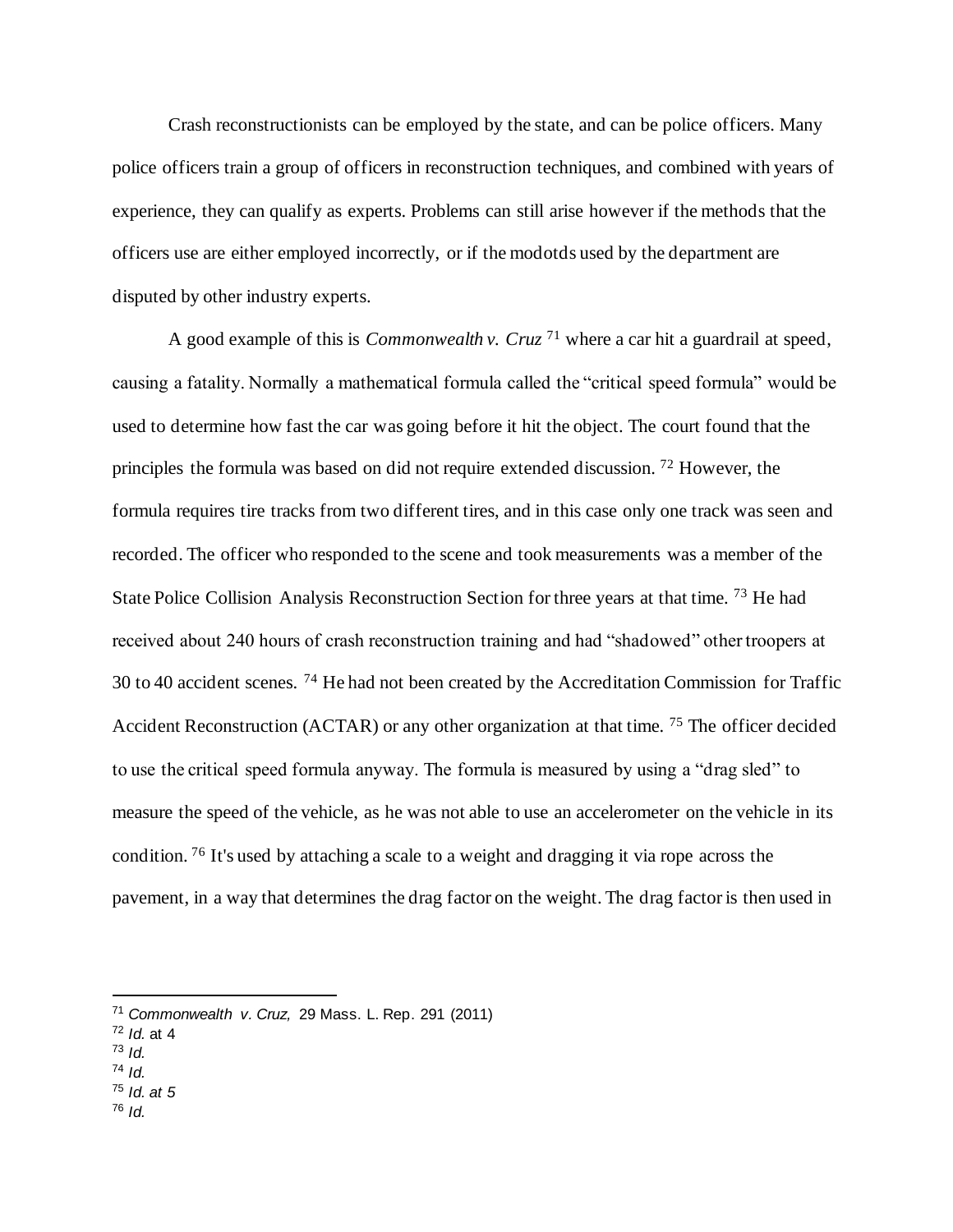another formula to determine the critical speed factor. He saw a scuff mark from what he determined to be the front left tire, and used that as a basis for his measurement. <sup>77</sup>

His measurements based off of the single tire mark determined that the car was traveling at 99 mph when it hit the guardrail. <sup>78</sup> The court looks to a volume of the Institute of Police Technology and Management to explain whether or not a single tire mark is enough to use the formula, which the manual says it does not. <sup>79</sup> The opposing party's expert was an engineer and a certified accident reconstructionist. <sup>80</sup> He used different formulae and methods to come to his clustion. He stated that the drag sled was an unreliable method of determining critical speed, and that the officers use of the critical speed formula was unreliable to a reasonable degree of certainty. <sup>81</sup> In addition, he, like the manual the court relied on, stated that the critical speed formula should not have been used in this instance due to the lack of a second tire mark. <sup>82</sup> The expert noted that the officer had not calibrated the scale used in his test, and the measurements he took at the scene differed when compared to the pictures he took (a difference of 3 inches, which creates a significant difference when used in the formula). <sup>83</sup>Since the experts' calculations were more reliable and yielded dramatically different results (64 mph vs 99 mph) the critical speed formula should not be admitted at all. <sup>84</sup>

The expert testified that there is a general acceptance in the profession against the use of drag sleds, but that they are not prohibited outright. <sup>85</sup> This demonstrates another issue. A

<sup>77</sup> *Id.*

<sup>80</sup> *Cruz at 10*

<sup>82</sup> *Id.*

 $84$  *Id.* 

<sup>78</sup> *Id at 5*

<sup>79</sup> Daily, Shigemura, and Daily, Fundamentals of Traffic Crash Reconstruction (Vol. 2, Institute of Police Technology and Management)

<sup>81</sup> *Id. at 11*

<sup>83</sup> *Id.*

<sup>85</sup> *Id. at 12*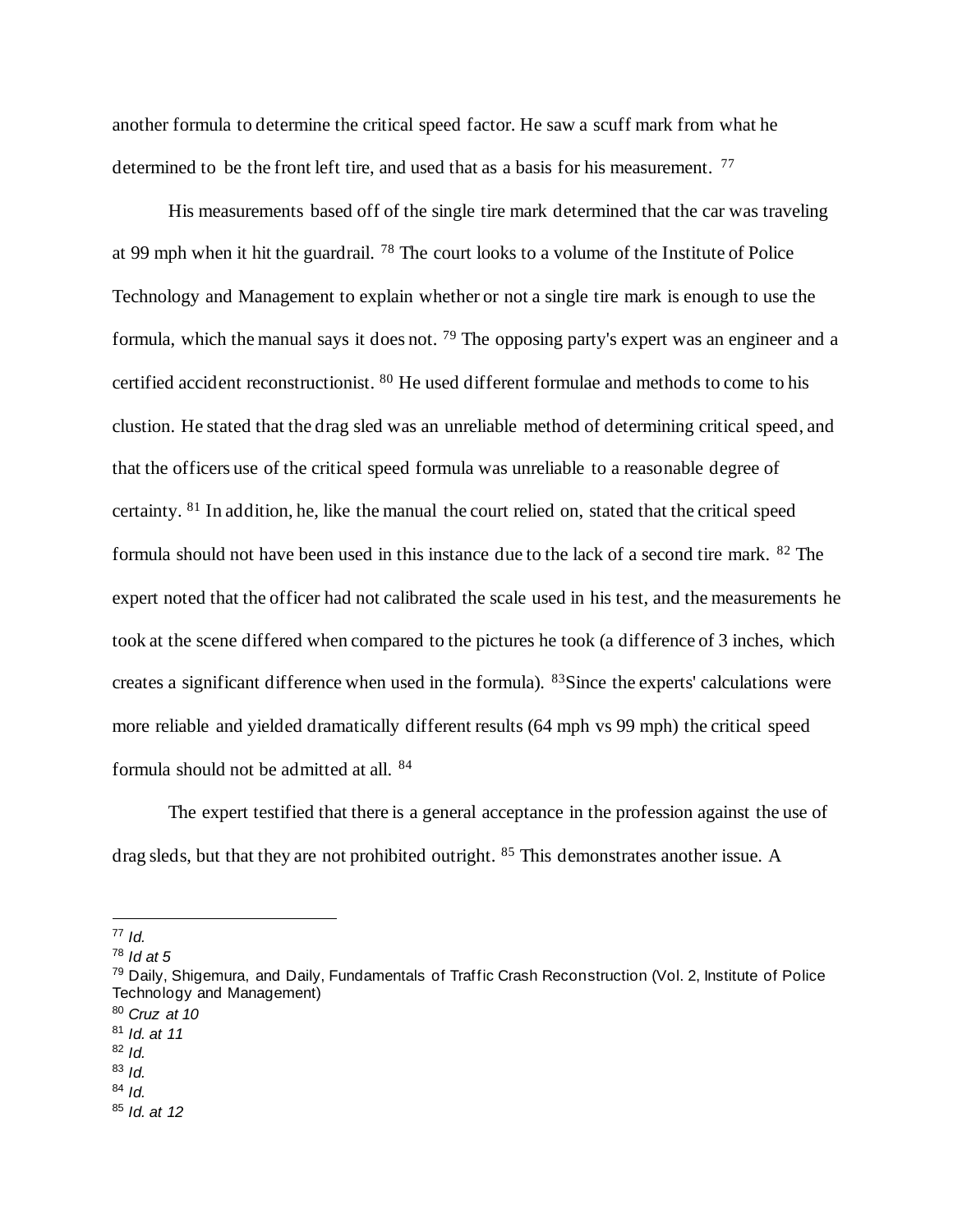methodology can be accepted or not. If it is accepted, it's probably, hopefully, because it has been found to be accurate and reliable. If it is not generally accepted by a scientific community, then hopefully it is because it is not accurate or reliable. Here the drag sled method appears to be not generally accepted by the accident reconstructionist community, yet it is still used sometimes. <sup>86</sup> So if the drag sled method has been found to be either inaccurate or unreliable, why are some experts still allowed to use it? There is no oversight or governmental body to tell them not to, just the general standard of the industry. Under *Daubert,* expert testimony must be based on generally accepted principles. <sup>87</sup> So the court already realized this, yet it is still up to the judge to make that call and accept or deny a method or test.

Experts must prove that they are qualified for each element of their testimony under *Kumho <sup>88</sup>*, and that can be demonstrated in *Laugelle v. Bell Helicopter Textron, Inc..* <sup>89</sup> A helicopter crash killing five people resulted in litigation to determine fault. Five experts were brought in, and the court had to determine if each one was qualified to testify on their separate issues. <sup>90</sup> The court realized that in certain fields like accident reconstruction, much of the information is not subject to peer review or publication, so the *Doubert* factors do not always apply. <sup>91</sup> The court treats the test of reliability as flexible and factors that the field calls for "technical or other specialized knowledge but is ill-suited for a strict observance of the *Daubert*  factors." <sup>92</sup> The court still must look for an "adequate fit" between the underlying data and the

<sup>86</sup> *Id.*

<sup>87</sup> *Daubert v. Merrell Dow Pharm., Inc.*, 509 U.S. 579 (1993)

<sup>88</sup> *Kumho Tire Co. v. Carmichael,* 526 U.S. 137, 141 (1999)

<sup>89</sup> *Laugelle v. Bell Helicopter Textron, Inc.*, 2014 Del. Super. LEXIS 508 (Super. Ct. Oct. 6, 2014)

<sup>90</sup> *Id.* 

 $91$  *Id.* 

<sup>92</sup> *Id.* See: *Durnan v. Butler.* 2004 Del. Super LEXIS 263, 2004 WL 1790117 (Del. Super. Ct. July 21, 2004)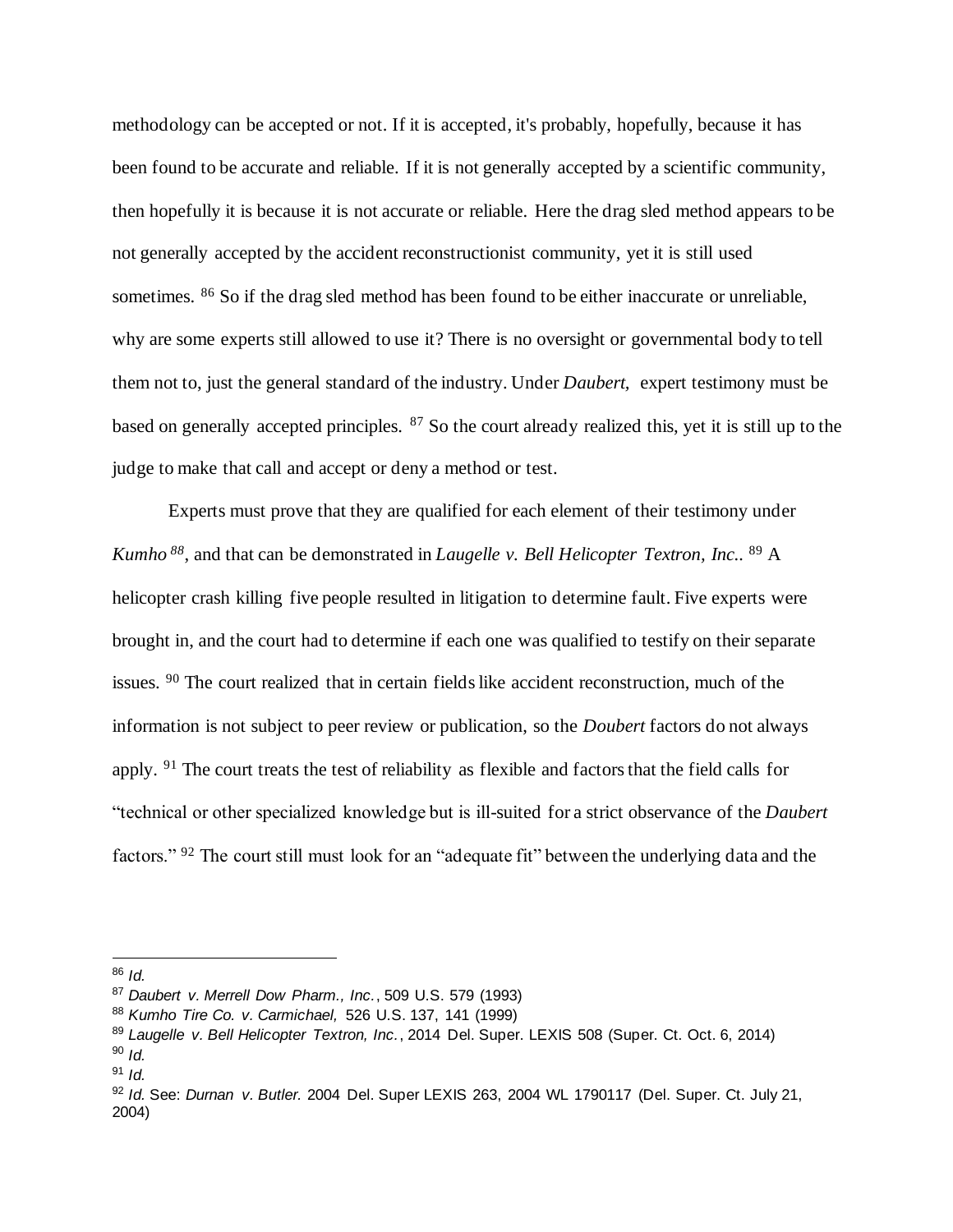opinion proffered. <sup>93</sup> If there is too great a gap between the two, the court will not allow that testimony in. <sup>94</sup> There are five experts in this case, due to the complexity of a helicopter crash, and the court must go through this analysis for each expert.

Expert 1: Qualified as an expert in the fields of aviation accident reconstruction, mechanical engineering, piloting, and aviation. <sup>95</sup> He was challenged by the Defendants on three aspects of his testimony.  $96$  1) his opinion that the pilot attempted autorotation after the engine failed; 2) his opinion on how a particular part failed; 3) and his opinion on alternate design for that part. <sup>97</sup> The court looks at his qualifications and history in order to determine if he is qualified to testify about each point. <sup>98</sup> The court found that his background included a personal history with the auto rotation technique, combined with FAA rating as a commercial pilot was sufficient to be able to testify on autorotation. <sup>99</sup> However, the court could not find anything in his background that gave him the necessary qualifications to opine about how a particular part failed, or how that part should have been designed. <sup>100</sup>

He opined that a particular part (called a PTG) was defectively designed and that an alternative existed on the market. <sup>101</sup> He viewed that the part fell below "an industry standard of care" and that it was a contributing factor to the crash. <sup>102</sup> The opposing party argued that he was not qualified to opine about the design of parts or their replacement and the court agreed. <sup>103</sup> In

- <sup>95</sup> *Id. at 8*
- <sup>96</sup> *Id.*  <sup>97</sup> *Id.*
- <sup>98</sup> *Id.*
- <sup>99</sup> *Id. at 10*
- <sup>100</sup> *Id. at 12*
- <sup>101</sup> *Id. at 21*
- <sup>102</sup> *Id.* <sup>103</sup> *Id.*

<sup>93</sup> *Laugelle at 6*

<sup>94</sup> *Id.*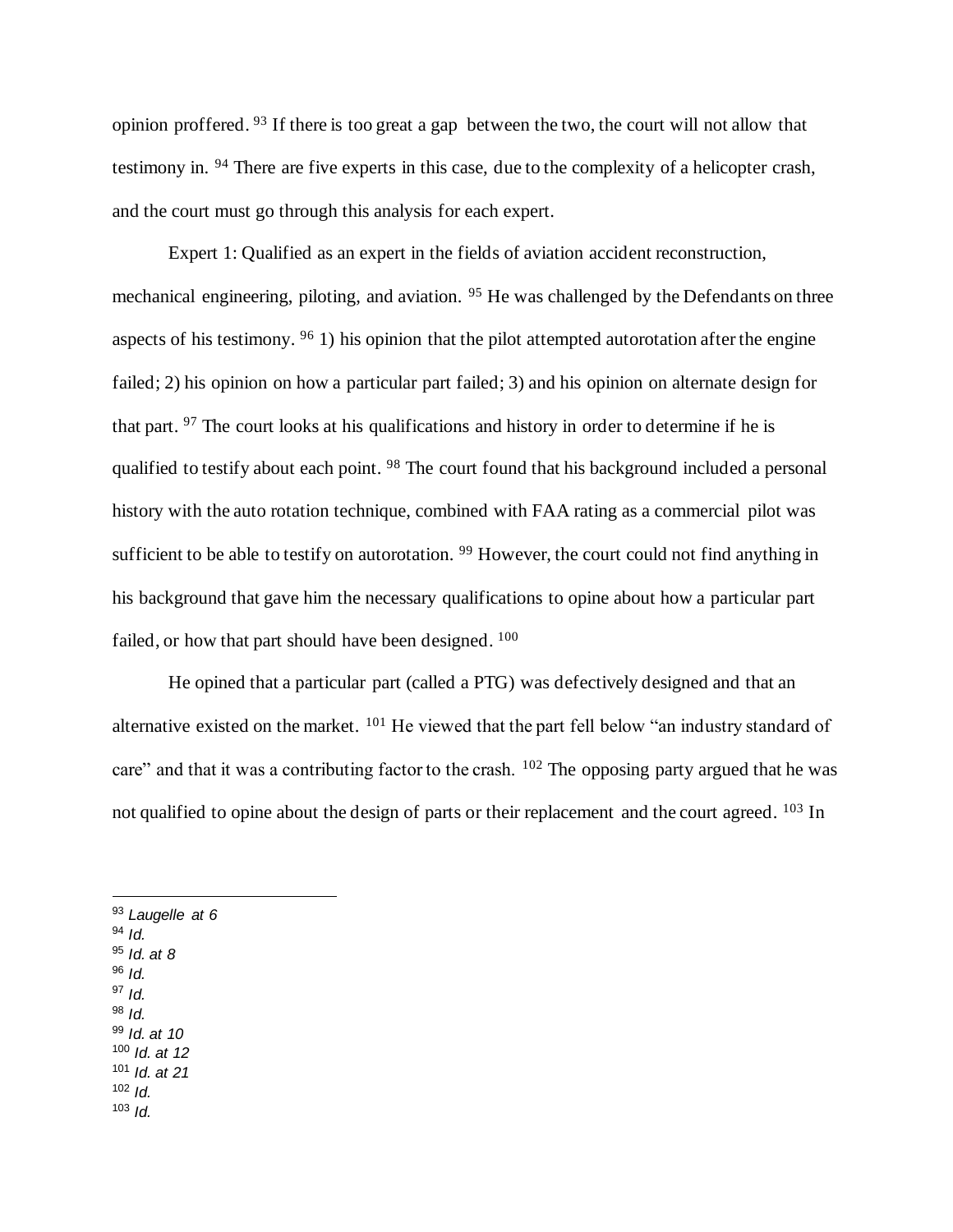the field of accident reconstruction, experts may feel that they are qualified or informed enough to make an opinion about a particular detail of a case. In this case the expert was a former helicopter pilot with years of exp[erioence and multiple licenses, but that was not enough for the court to find him qualified in every aspect of helicopter technology.

Because there is no standardized formula for determining if a witness is an expert on a very specific aspect, it's left to the judge to make the determination based on the qualifications of the witness. However this may cause problems. Every judge is different, and it may be that one judge would find the witness qualified and another would not. It's largely discretionary, and such decisions are rarely if ever subject to appeal, since expert qualification is left entirely to the district court judges. We have seen in *Cruz* that the judge determined that an officer's testimony was inadmissible because of the methods he used in testing the speed of a car. <sup>104</sup> He came to that decision after another expert, hired by the opposing party, disputed his methods. <sup>105</sup> In *Bell Helicopter* the judge decided the expert was qualified in some aspects of helicopter use, but not others, again at the argument of opposing counsel. <sup>106</sup> The theme is that both sides will dispute the other experts and the judge makes a decision. We can't expect judges to be experts themselves in every field, so they have to make a decision based on others' information, usually the two experts that they have in front of them. They apply case law and see that backgrounds of the witness are relevant, but that's all they really have to work with.

Another issue appears to be the willingness of witnesses to opine about subjects they are not qualified for. In *Bell Helicopter,* the first expert had an extensive background as a helicopter pilot, who had even successfully performed autorotation several times. <sup>107</sup> He did not have a

<sup>104</sup> *Commonwealth v. Cruz,* 29 Mass. L. Rep. 291 (2011)

 $105$  *Id.* 

<sup>106</sup> *Laugelle v. Bell Helicopter Textron, Inc.*, 2014 Del. Super. LEXIS 508 (Super. Ct. Oct. 6, 2014) <sup>107</sup> *Id. at 20*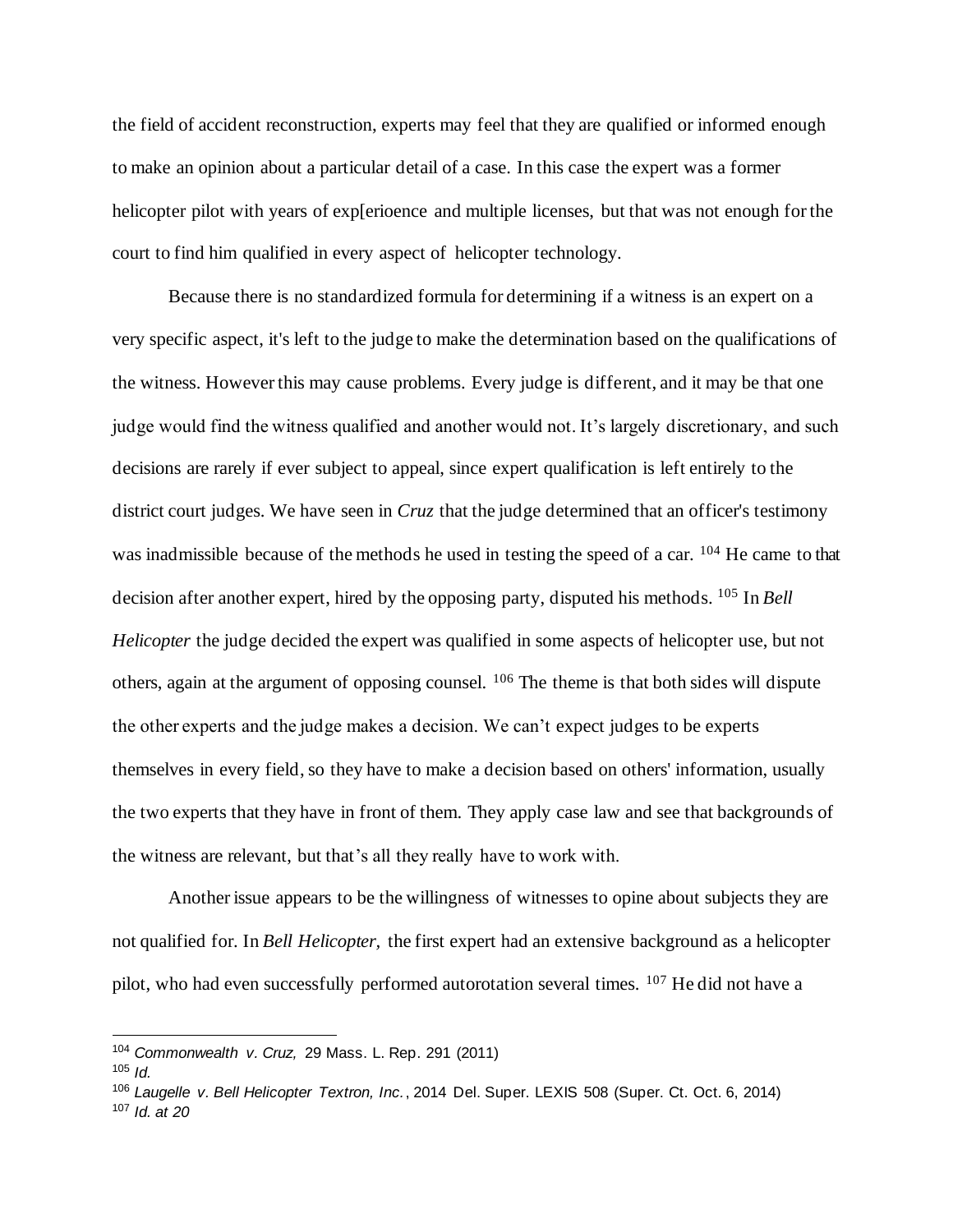background in mechanical engineering, or helicopter part design, yet he was perfectly willing to testify that a particular part was not designed correctly and that other parts should have been used instead. The court was willing to allow a witness to testify as an expert in this field, they just had to have a very specialized background.

Plaintiffs in *Cruz* brought in another witness to try and explain the part failure and the possibility of a fuel blockage.  $108$  He had a high school education, but a background as a mechanic, and years of experience with engines, was a certified power plant mechanic, and certified by Rolls Royce as a training instructor on all model 250 engines. <sup>109</sup> The defendants argued that still did not qualify him to opine on helicopter engines, but the court allowed his testimony. Despite a limited formal education, his background was sufficient for the court. Lessons to be learned from these cases demonstrate that each expert must be carefully monitored by both sides. The side offering his testimony must ensure that he is qualified to testify, and that his methods are sound. They must realize that if they are not on top of things, opposing counsel will tear them apart in front of the judge, who will then not qualify them to testify. A case that demonstrated both these principles, but also the appeals process of an expert witness is *Solis v. Southern Cal. Rapid Transit Dist.*.

The facts of *Solis* are simple. At around 4 PM, during a rainy afternoon, a pedestrian was struck crossing the sidewalk by a bus making a left and turn.  $110$  At trial, the evidence was uncontested that Ms. Solis (the pedestrian) was crossing with the green light, which included a pedestrian "walk" sign. <sup>111</sup> Two companions walking with Ms. Solis testified that she was in the

<sup>108</sup> *Id. at 24*

 $109$  *Id.* 

<sup>110</sup> *Solis v. S. Cal. Rapid Transit Dist.*, 105 Cal. App. 3d 382, 384 (1980)

<sup>111</sup> *Id.*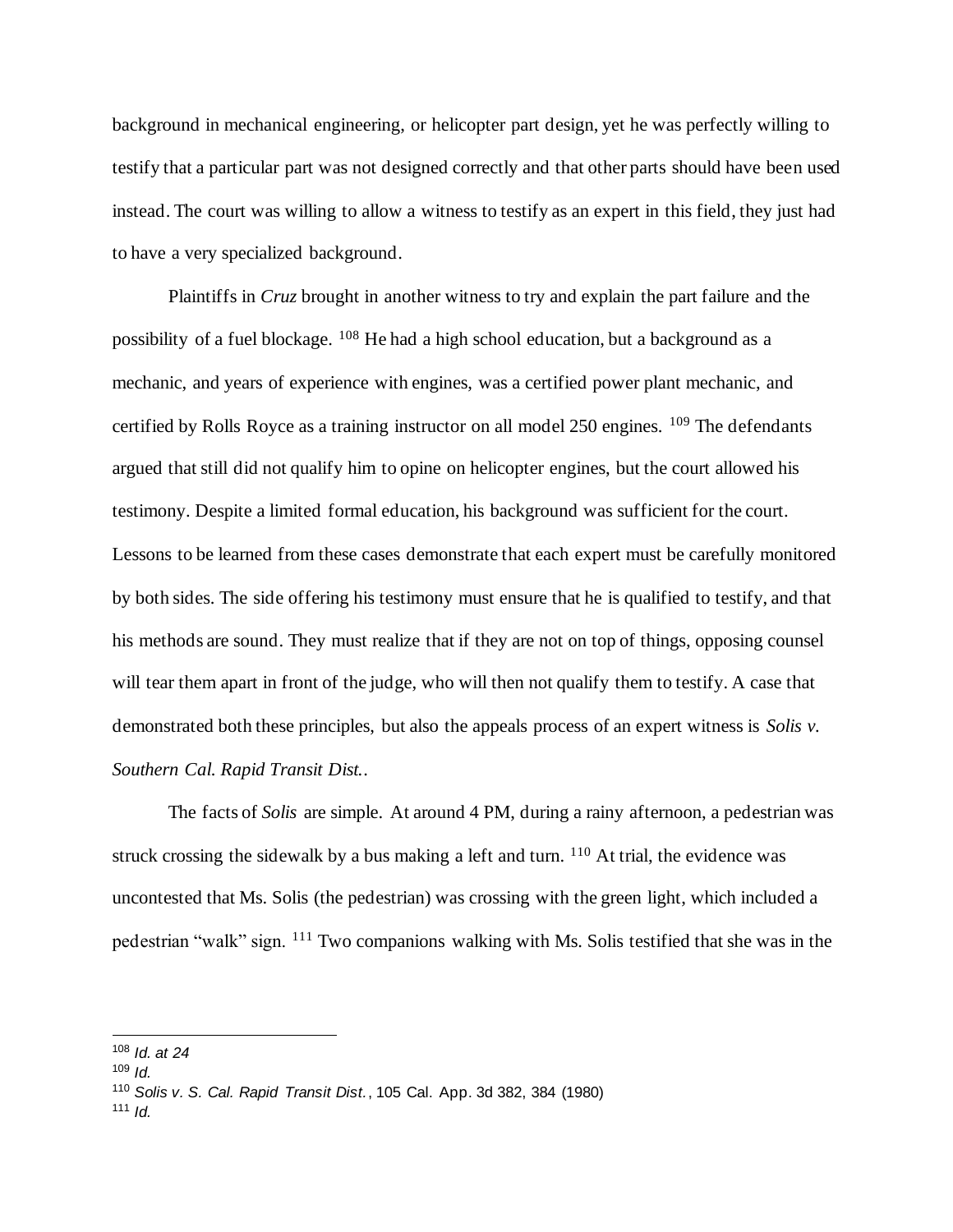crosswalk at the time of impact. <sup>112</sup> The bus driver stated his traffic signal turned green, and he pulled a short distance out into the intersection and yielded to some cars. <sup>113</sup> He did not see any pedestrians and started his left turn, and did not see her until after he felt the bus collide with something. <sup>114</sup> He then saw her stumble away from the left side of the bus and fall down. <sup>115</sup> He did not know whether he struck her when she was inside the crosswalk or not. <sup>116</sup> The exact location of the plaintiff (if she was in the crosswalk or not) during the impact was the main issue of contention for the case, and the testimony of an expert brought by the defense.

The defense brought in an accident reconstruction expert named Mr. Lent-Koop. He had bachelors and masters degrees in engineering from UCLA specializing in transportation safety, and his credentials were not the subject of the appeal. <sup>117</sup> He calculated a location for the point of impact based on scene photographs, the results of speed tests he conducted post accident, the perception and reaction time of the bus driver, and the coefficient of friction between the bus tires and the roadway. <sup>118</sup> His conclusion and opinion was based on an assumed maximum speed of the bus, and that it came to a stop 21 feet west of the crosswalk, therefore the point of impact must have been outside of the crosswalk when the plaintiff was struck. <sup>119</sup> The defense wanted to prove that the plaintiff was struck when she was outside the crosswalk, and therefore the bus driver would not be liable. The jury came back with a verdict for the defense and the plaintiff appealed, primarily on the testimony of the defense expert. <sup>120</sup>

- <sup>113</sup> *Id. at 385 -6*
- <sup>114</sup> *Id. at 386*
- <sup>115</sup> *Id.*
- <sup>116</sup> *Id.*
- <sup>117</sup> *Id. at 387*
- $118$  *Id.* <sup>119</sup> *Id.*
- 
- <sup>120</sup> *Id. at 388*

<sup>112</sup>  $I_d$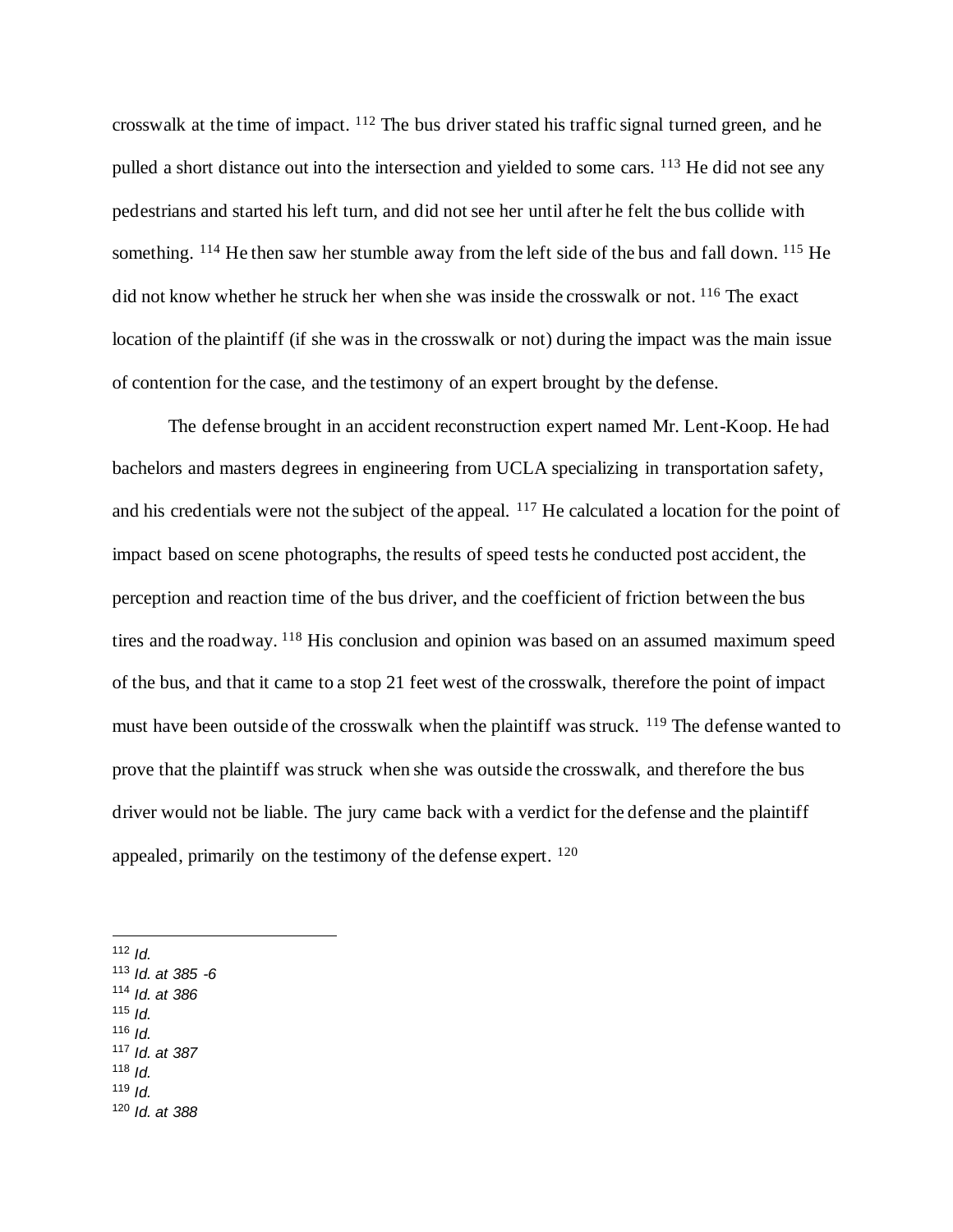The court of appeals found numerous errors with the methodology of the accident expert. 1. There was no evidence of measurements being taken at the scene to determine the exact distance from the crosswalk of the bus or of plaintiff's body. <sup>121</sup> 2. He assumed that the photographs in evidence showed the places where the bus and plaintiff's body came to rest after the accident. <sup>122</sup> 3. The assumed points of rest of the bus and of the plaintiff's body were key to the expert's opinion, since they wanted to prove that she was outside the crosswalk. "However, '...after the actual impact the place the bus came to rest was still within the control of the driver to some extent....and the place plaintiff's body came to rest was also to some extent controlled by her; there being evidence that she took a few steps backward before falling."<sup>23</sup> Lent-Koop used the same bus involved in the accident to conduct speed testing of the left turn movement. <sup>124</sup> He used the bus driver involved in the accident to perform these speed tests. <sup>125</sup> However, the driver testified that the bus used in the speed test experiments, "Was not capable of going as fast as on the day of the accident." <sup>126</sup> 4. The speed test was done when the roadway was dry, even though it was raining at the time Ms. Solis was hit. <sup>127</sup> 5. The expert did not know the coefficient of friction of the wet street at the time of the collision, because he did not measure it, instead using an assumed figure. <sup>128</sup>

Based on these findings and more, the court of appeal concluded that there was not an adequate foundation for Lent-Koop's opinion and found that "Because of the relatively slow speed of the bus and the short distances involved in determining whether plaintiff was or was not

<sup>121</sup> *Id. at 386*

<sup>122</sup> *Id. at 387*

- <sup>123</sup> *Id. at 390*
- <sup>124</sup> *Id. at 389*  $125$  *Id.*
- <sup>126</sup> *Id.*

<sup>127</sup> *Id. at 390*

<sup>128</sup> *Id. at 387*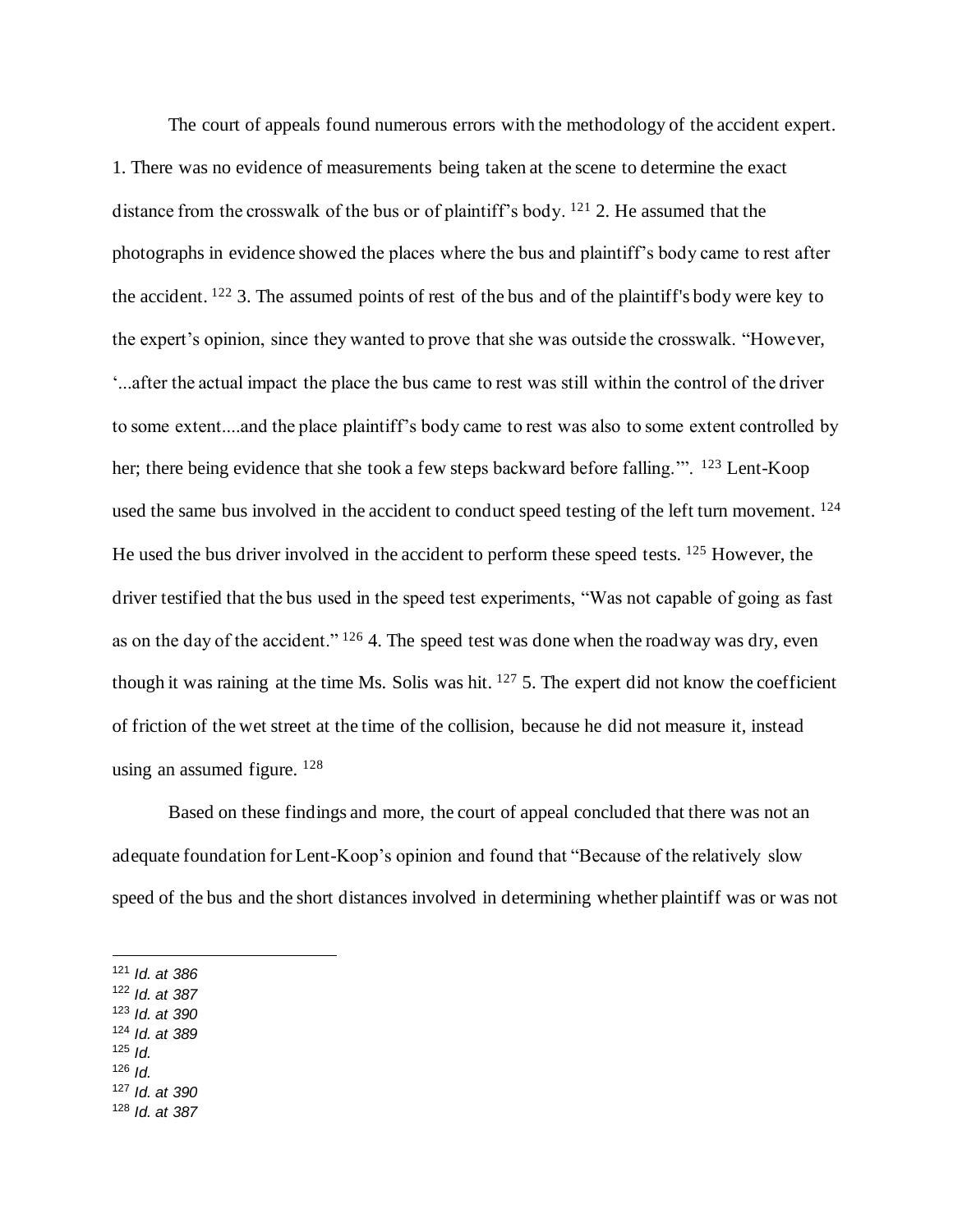within the crosswalk, small differences in the driver's assumed perception time and reaction time and the bus's braking time crucially affected the conclusion." <sup>129</sup> The trial court's judgment on the jury's verdict was reversed as a result of the inadequate foundation of the expert witnesses conclusion. <sup>130</sup>

The take away from *Solis* is to alway double check your experts' work .If they start assuming facts, not double checking their work, or worse, start making things up, you could face a reversal. Another note is that counsel should work to have their expert begin work as soon after the accident as possible. In *Solis*, the defense expert was not retained until two years after the accident. When using the police and not an outside hire, this problem is less likely, as they are usually (but not always) part of the initial response to the scene.

In footnote 2, the *Solis* opinion notes that the plaintiff conducted "a somewhat similar experiment, videotaping other buses making the turn at the intersection," which was excluded by the trial court based on a finding that it lacked foundation as to the similarity of the bus involved. This ruling by the trial court was not analyzed by the Court of Appeal. The footnote makes the point that the exclusion of this test contributed to the prejudicial effect of the defendant's expert testimony, which the appeals court did find. This is important to show that sometimes you're just not getting something in, even if it is important. Both sides should be able to conduct tests, especially when you feel that the other side's test may have been incorrectly performed. The trial judge allowing one test but not another, without a valid reason, is unfairly prejudicial, but if not appealed there is little you can do. As with the qualification of an expert, the judge has the final say on what methods and tests may or may not be performed.

<sup>129</sup> *Id. at 390*

<sup>130</sup> *Id. at 384*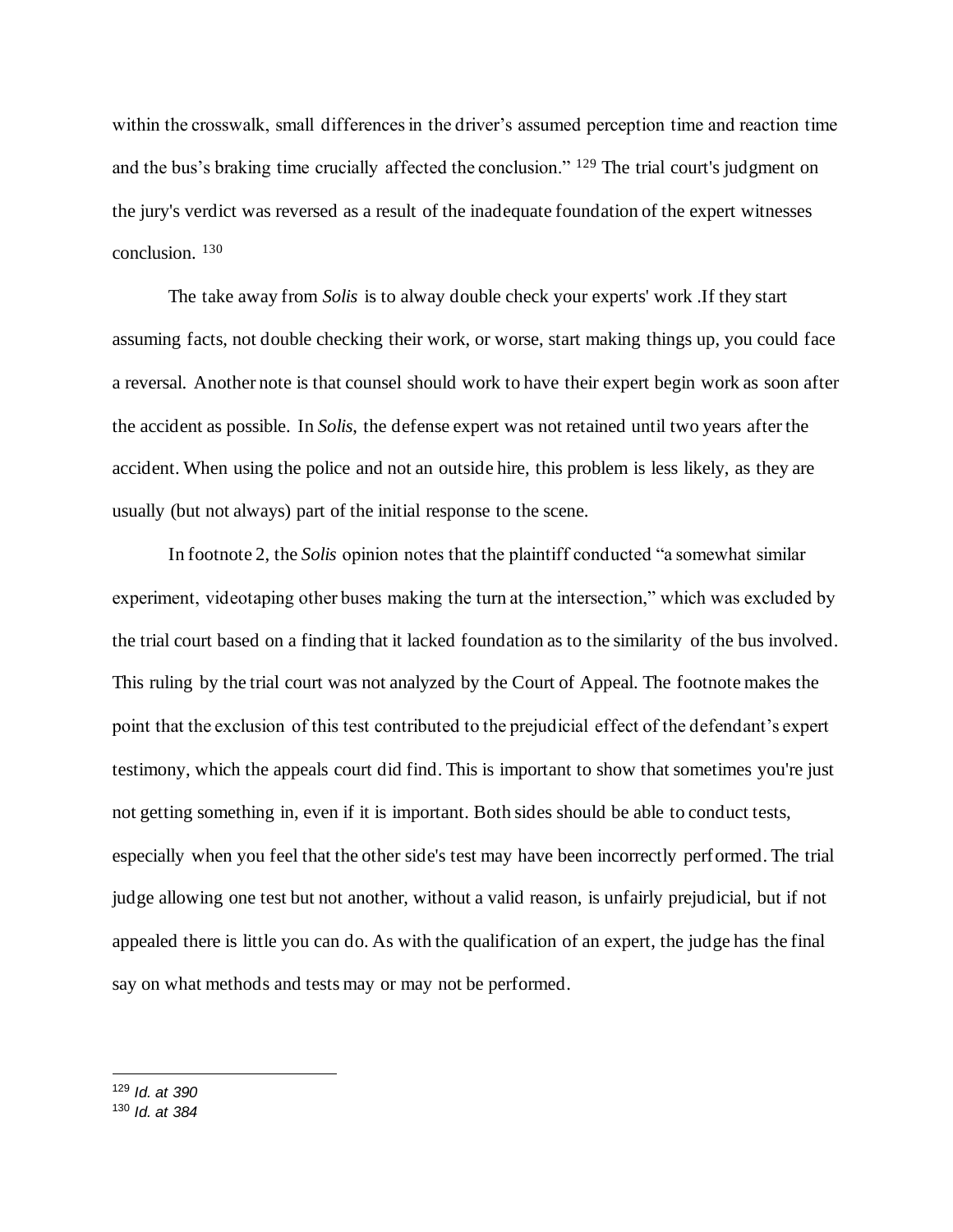#### **The Step By Step of Reconstruction**

Let's break down the work the accident reconstructionist would have to do in *Solis*, in order to see where mistakes or errors can happen in other cases or situations. First, how did the plaintiff get from the curb to the point of impact in the street? The bus driver's testimony was that "He saw out of the corner of his eye something moving fast toward the right front of the bus." <sup>131</sup> So, how long did it take for her to get from the sidewalk to the impact point? Adult pedestrians usually cover three to four feet per second. <sup>132</sup> Specifics can be gotten from case law for gender and age of the plaintiff. In *Solis*, a bus company supervisor took photographs of where the bus came to rest. <sup>133</sup> With that photo, the expert can determine the distance traveled by the pedestrian. Here comes our first problem. If our expert was not at the scene of the crime, arrived later after things moved, or was brought into the case at a later time (like in *Solis*), then we only have the photos that someone else took to use. These photos are potentially all the evidence the expert has to work with to determine measurements. Poorly taken photos, different lighting, or a change in environmental factors are just some of the issues that can arise, all of which could affect the measurements and conclusions that the expert comes to.

The pedestrian in *Solis* had other people with her at the time of the accident. They will, if they are good friends, be witnesses for the plaintiff. Issue two. The bus driver will say whatever helps him, he doesn't want to get in trouble, or lose his job. The other two walkers will say what they saw, but will probably help their friend that they just saw get hit by a bus. The accident reconstructionist must listen to both testimonies and use them in conjunction with other evidence

<sup>131</sup> Solis v. S. Cal. Rapid Transit Dist., 105 Cal. App. 3d 382, 385 (1980)

<sup>132</sup> https://en.wikipedia.org/wiki/Walking, 4/5/2020

<sup>133</sup> *Solis. at 356*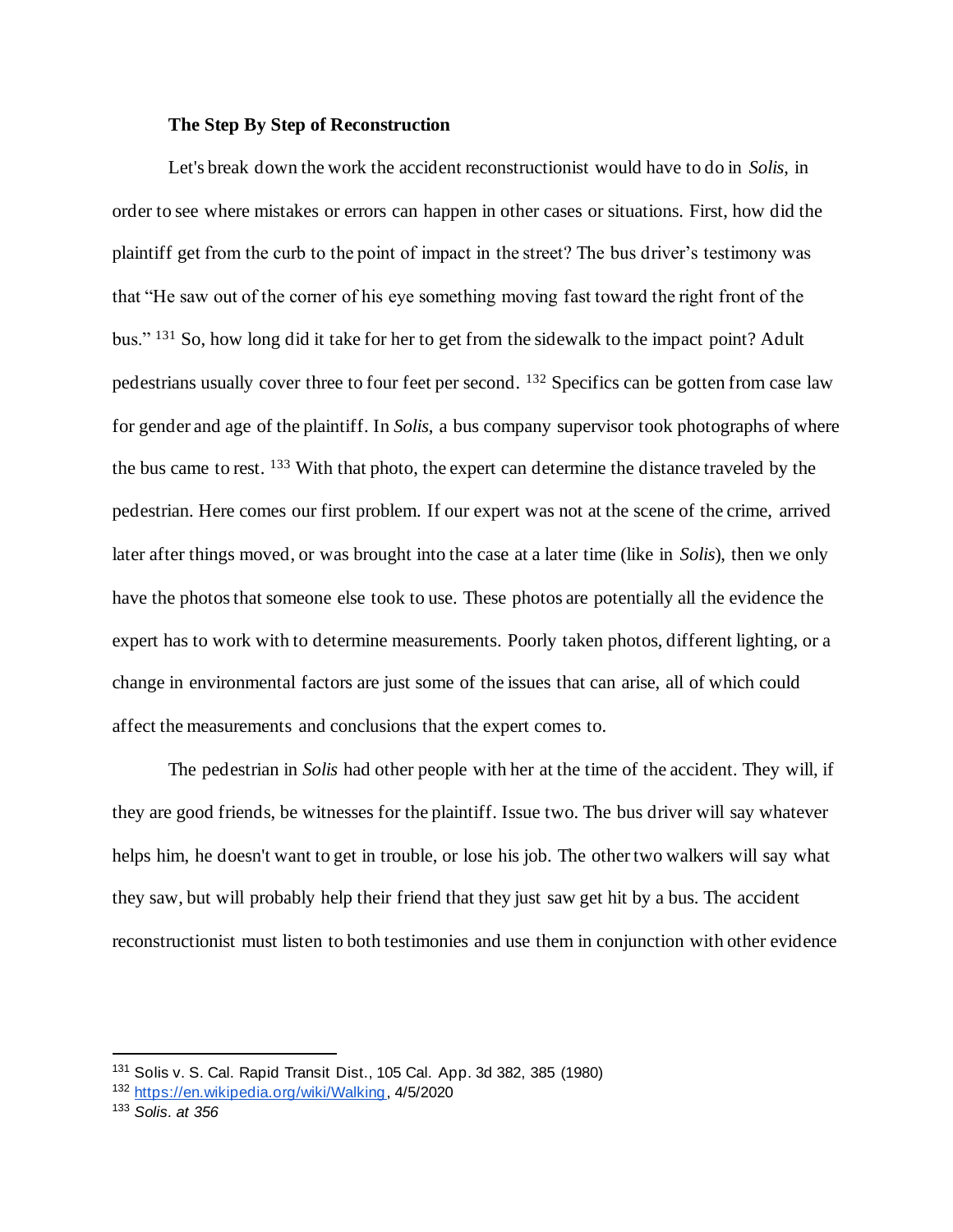(photos) to draw his conclusion about what happened. Is it this experts job to determine who may have a bias, a job usually left to the jury?

Visibility analysis can be created to try and show the jury what the bus driver would have seen at the time of the accident. Taking photographs from the bus drivers viewpoint using the same bus can create that effect. The bus driver said that he was something moving fast out of the corner of his eye. If the expert can determine where that would be, while taking a left hand turn, they can possibly determine where the walker was.

Once the reconstructionist has the data, he can plug it into a computer program to create a model. Models are generally accepted as long as the expert can show they are qualified with the program and the data behind it is sound.  $134$  The model is to help the jury (and the judge) visualize the accienet. If you are plaintiff's counsel, it doesn't hurt to have the jury imagine themselves in the plaintiff's place, hurt or dead as a result of a crash.

#### **Conclusion**

Accident reconstructionists are not cheap. "To appear in court, experts charged an average of \$385 per hour for testimony, \$353 per hour for depositions, and \$254 for file review. On average, the hourly rate for trial testimony is 52 percent higher than for other activities." as an example of what one firm charged for their experts.<sup>135</sup> As such, the council should emphasise to their client the pros and cons of bringing one into the case. If done properly, with proven methodology, and done quickly (hopefully with data gathered immediately) they can be a huge help. However, they must also keep in mind the issues. Sloppy work, unproven or disputed

<sup>134</sup> *People v. Duenas,* 55 Cal. 4th 1 (2012) (computer model allowed during a first degree murder conviction)

<sup>135</sup> https://www.injury-attorneys.com/car-accident-lawyers/how-much-does-accident-reconstruction-cost/ How Much Does A Car Accident Reconstruction in Sacramento Cost?